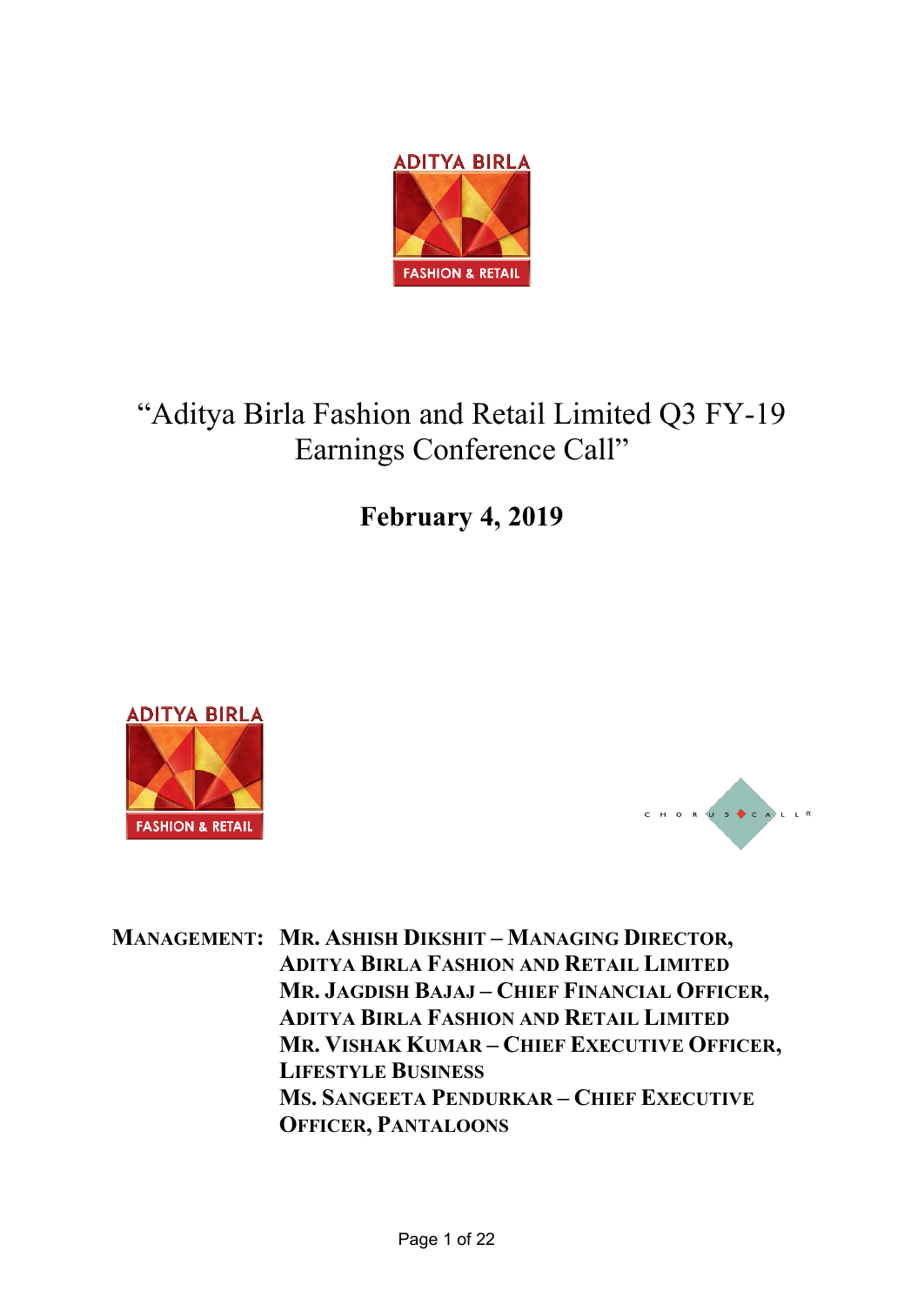

**Moderator:** Ladies and gentlemen, good day and welcome to the Quarter 3 FY19 Earnings Conference Call of Aditya Birla Fashion and Retail Limited. The call will begin with a pre-discussion by the company's management on the quarter's performance followed by a question-and-answer session.

> We have with us today Mr. Ashish Dikshit – Managing Director; Mr. Jagdish Bajaj – CFO; Mr. Vishak Kumar – CEO, Lifestyle Business and Ms. Sangeeta Pendurkar – CEO-Pantaloons.

> I want to thank the management team on behalf of all the participants for taking valuable time to be with us. I must remind you that the discussion on today's earnings call may include certain forward-looking statements and must be viewed therefore in conjunction with the risk that the company faces.

> Please restrict your questions to the quarter and full year performance. With this I hand the conference over to Mr. Jagdish Bajaj. Thank you and over to you, sir.

**Jagdish Bajaj:** Good afternoon, ladies and gentlemen and welcome to the earnings call of our company. Our third quarter for FY19 was impressive with an all-around performance improvement and also supported by the strong festive season. Our revenue grew by 23% Year-on-Year and adjusted for IND-AS the growth is 24% coupled with EBITDA growth of 28% Year-on-Year.

> Our company had performed well in all segments with highest ever Q3 sales recorded for lifestyle business and highest ever L2L growth of 17% recorded for Pantaloons. On the wake of store expansion, impactful marketing campaigns and improved focus on customer centricity.

> Now let me give you a snapshot of financial performance of our company. Our company during the quarter has continued its momentum and is on track for a long-term profitable growth trajectory. The revenues for the quarter were at Rs. 2,282 crores registered a growth of 23% over Q3 last year's revenue at Rs. 1,855 crores.

> YTD revenues were Rs. 6,202 crores as compared to Rs. 5,428 crores in the last year registering a growth of 14% for YTD. Growth in profitability continues to be key focus area for us. In line with the same we have shown a spectacular growth of 28% in EBITDA over last year. Reaching EBITDA of Rs. 186 crores versus Rs. 145 crores in same quarter last year.

> The YTD EBITDA has also seen a strong growth of 44% and reached Rs. 470 crores compared to Rs. 327 crores last year. PAT for the quarter had doubled to Rs. 70 crores compared to a profit of Rs. 35 crores in the same period last year. YTD PAT is at Rs. 119 crores compared to a PAT of Rs. 5 crores last year.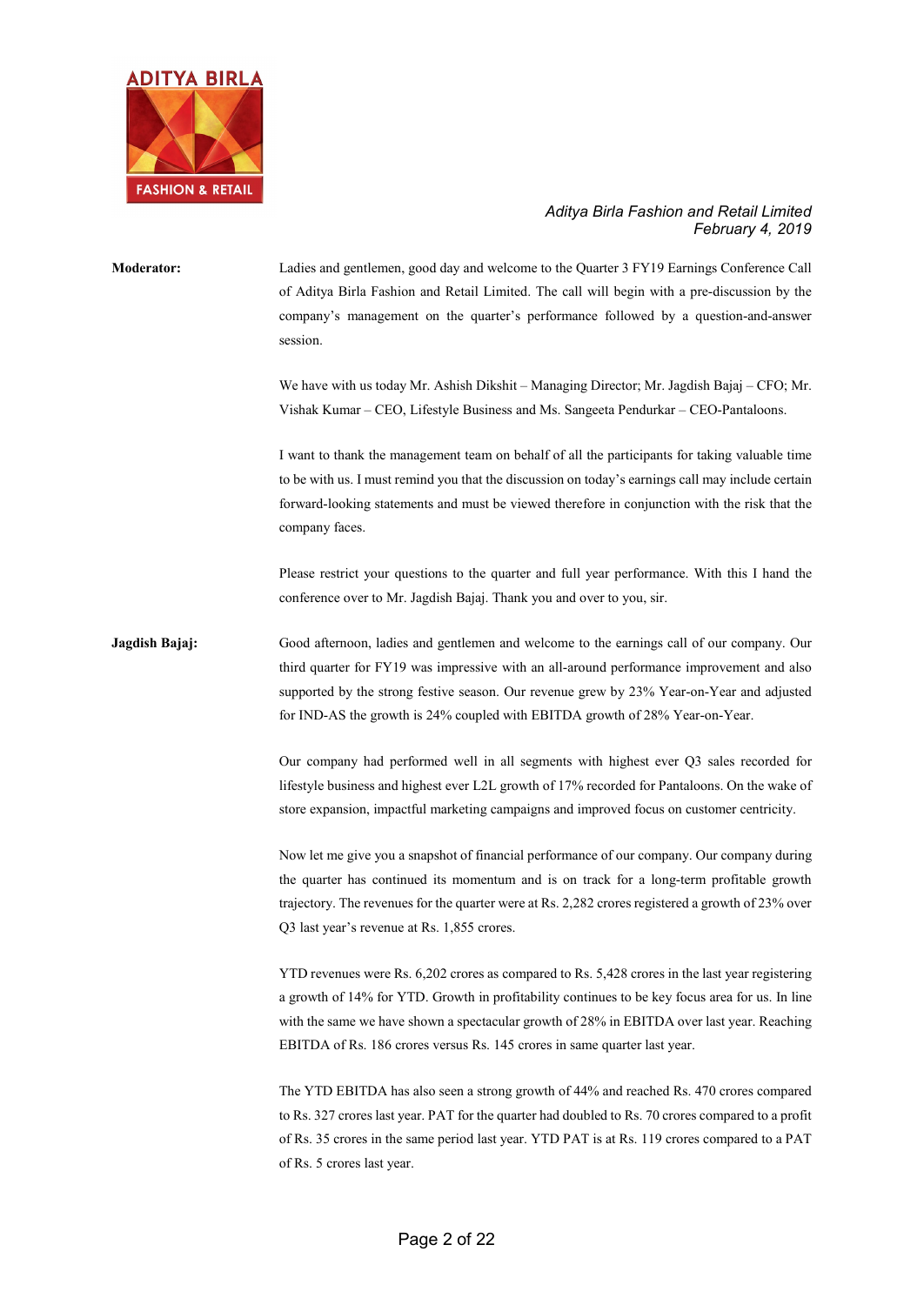

Now I will take you through the performance of individual business starting with lifestyle plans. The business continues with its strong focus on product innovation, category extensions, network expansion coupled with increased investment in marketing which is leading to superb business performance Quarter-on-Quarter.

The IE impact marketing for our brands is a significant driver of growth for the business. The revenues have grown by 16% from Rs. 983 crores in Q3 FY18 to Rs. 1,137 crores in Q3 FY19. The business has registered a L2L growth for the quarter 8%. YTD revenues have risen from Rs. 2,851 crores to Rs. 3,172 crores recording a growth of 11%.

The business posted strong EBITDA growth of 15% from Rs. 115 crores in third quarter last year to Rs. 132 crores in the current year. On YTD basis EBITDA has increased from Rs. 283 crores to Rs. 350 crores registering a growth of 23%.

The EBO network expanded to 1959 stores in Q3 FY19 from 1,798 stores in the same period last year. Moving to Pantaloons, Pantaloons continues to cause strong performance with highest ever L2L growth achievement of 17% in this quarter driven by continued product improvement and strong brand investments. Sales have risen by 28% adjusted for IND-AS it is 30% due to shift in Pujo from Rs. 749 crores to Rs. 961 crores in this quarter.

YTD sales have risen 15% from Rs. 2,220 crores to Rs. 2,560 crores. The profitability enhancement journey of Pantaloons continues. The EBITDA for this quarter was Rs. 88 crores as against Rs. 65 crores in Q3 FY18 showing remarkable 36% growth. YTD EBITDA has risen from Rs. 146 crores to Rs. 218 crores, an increase of 50%.

The retail network has now expanded to 302 stores and will continue expansion in the newer markets.

Next, we move to the fast fashion business:

We are continuously focusing on improving the profitability of the fast fashion business by rationalizing the stores and cost. The losses at EBITDA level for YTD have reduced for YTD period from Rs. 50 crores to Rs. 27 crores, a reduction of almost 48%.

Almost also after a prolonged period of decline in sales this quarter we saw a revenue increase for the business. And lastly, our other businesses which include innerwear and international brands. The innerwear business continues to scale up rapidly and has reached 12,000 outlets at the end of December 2018.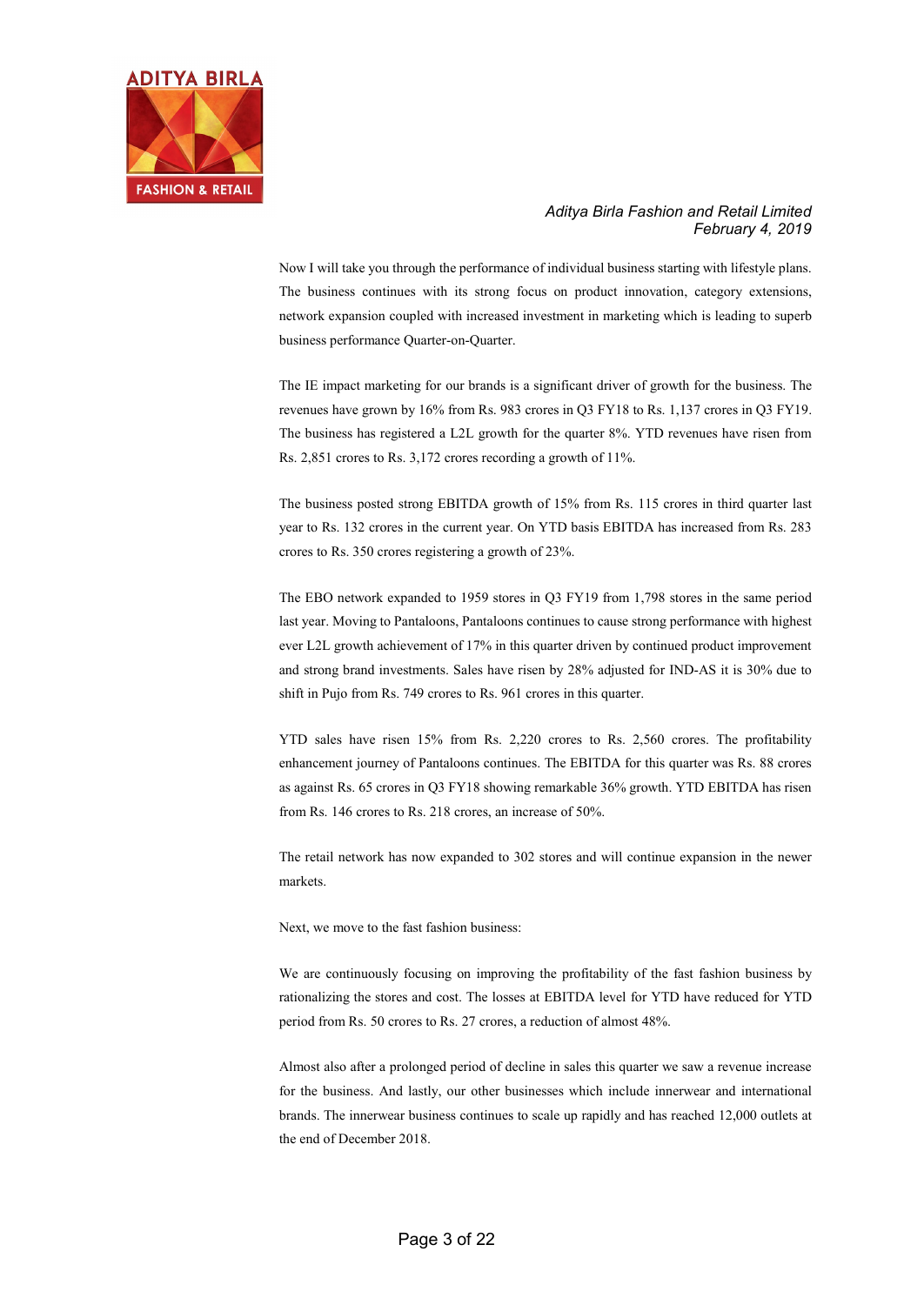

We have also been able to successfully build up momentum on the successful launch of women's innerwear last quarter. The product is liked by partners and consumers giving us confidence on a promising outlook ahead. In the international brand business, we continue to scale up our mono brand businesses. Ted Baker opened its second store in Delhi in this quarter after the well accepted launch of the first store earlier this year.

Revenues from the other business witnessed 90% growth over third quarter last year from Rs. 56 crores to Rs. 106 crores. EBITDA losses in the quarter also reduced in this quarter from 19.4% to 18.2% of sales. YTD revenue grew 87% to Rs. 262 crores from Rs. 140 crores and YTD EBITDA loss stand at Rs. 61 crores from Rs. 41 crores.

Finally concluding with the future outlook and way forward for our various business segments. Our lifestyle brands will continue to grow the business through network and category expansions with high impact advertising and marketing campaigns. In Pantaloons we will continue to invest in enhancing the brands improve products and expand our store footprint.

Fast fashion we will continue to improve the business. We aim to gradually build up our international brands portfolio and finally we will continue to pursue growth aggressively in the innerwear business.

Thank you and we are now open to questions.

**Moderator:** Thank you very much, sir. Ladies and gentlemen, we will now begin the question-and-answer session.

The first question is from the line of Abneesh Roy from Edelweiss. Please go ahead.

**Abneesh Roy:** My first question is about book keeping so this other income of Rs. 13 crores in which business you are showing this? Will it be fair to assume it is Madura only?

**Jagdish Bajaj:** We can spread into various business segments, but the other income if you see September was Rs. 27 crores was the FX gain so it is normalizing at these levels, but they are coming primarily from interest income on surplus fund and insurance recoveries.

**Abneesh Roy:** But when you are showing profits for different business you are not allocating to any of the businesses, right? This you are keeping overall for the corporate entity level? Second one was again book keeping. You are showing around Rs. 33 crores elimination in Q3 FY18 and then Rs. 24 crores. What exactly is this elimination, is this largely inner wear which is being unsold in Pantaloons? Here they have missed the answer to first part of the question.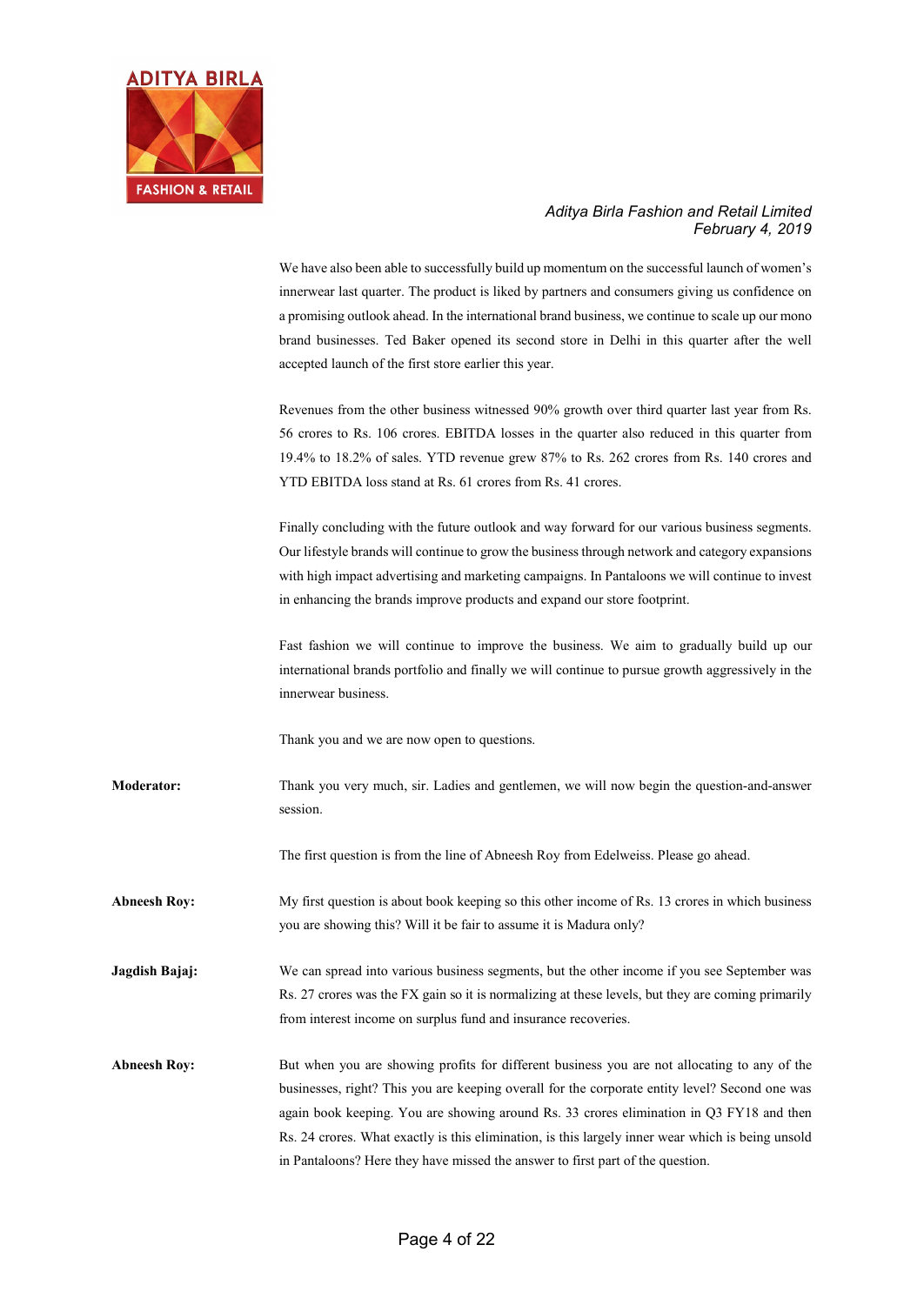

| Jagdish Bajaj:      | This is you know sales at Pantaloons stores of Madura products?                                                                                                                                                                                                                                                                                                                                                                 |
|---------------------|---------------------------------------------------------------------------------------------------------------------------------------------------------------------------------------------------------------------------------------------------------------------------------------------------------------------------------------------------------------------------------------------------------------------------------|
| <b>Abneesh Roy:</b> | But will this be largely the four bigger brands, will it be inner wear more of that because that is<br>a new business?                                                                                                                                                                                                                                                                                                          |
| Jagdish Bajaj:      | Mostly Peter England and other brands also.                                                                                                                                                                                                                                                                                                                                                                                     |
| <b>Abneesh Roy:</b> | Yes, because I think in nine months that is a fairly large number Rs. 100 crores, so it is largely<br>Peter England you are saying?                                                                                                                                                                                                                                                                                             |
| <b>Management:</b>  | No Abneesh, it includes all the brands that we sell at Pantaloons, because of the nature of<br>business at Pantaloons the share of brands like Peter England will be higher but it includes all<br>including inner wear business that you are talking about.                                                                                                                                                                    |
| <b>Abneesh Roy:</b> | Sir, I was more concerned of the inner wear because inner wear is a business which is seeing<br>very high growth. Now in FY18 when you say Rs. 100 crores was the inner wear size, how much<br>would have been this unsold inventory say in Pantaloons? Will it be a small number, will it be a<br>large number out of this Rs. 100 crores?                                                                                     |
| <b>Management:</b>  | Insignificant. You can almost count zero. It doesn't matter. It is a very small part of inner wear<br>business and Pantaloons business is very small to inner wear's overall revenue.                                                                                                                                                                                                                                           |
| <b>Abneesh Roy:</b> | And for nine months also it will be similar only, right, it will be insignificant? Sir, now coming<br>to the overall business there is a very large gross margin drop both Quarter-on-Quarter and Year-<br>on-Year, 345bps is Year-on-Year drop and 219 bps quarter-on-quarter. Could you explain that<br>part?                                                                                                                 |
| <b>Management:</b>  | So, I do not think you should look at in a mixed portfolio business like ours as gross margin<br>movements around that. Each one of our business has got a different mix when businesses like<br>inner wear grow rapidly, gross margins are lower. There is a small drop in gross margin in<br>premium brand business also but I do not think gross margin at an aggregate level actually makes<br>meaningful sense to analyze. |
| <b>Abneesh Roy:</b> | So, but where is the pressure, is it cotton, is it pricing pressure?                                                                                                                                                                                                                                                                                                                                                            |
| <b>Management:</b>  | See if the pressure was there it will show up in our profitability. There is no pressure on account<br>of that. It is the mix of business which is why I am saying you should not be looking at gross<br>margin in such a diverse business across the businesses.                                                                                                                                                               |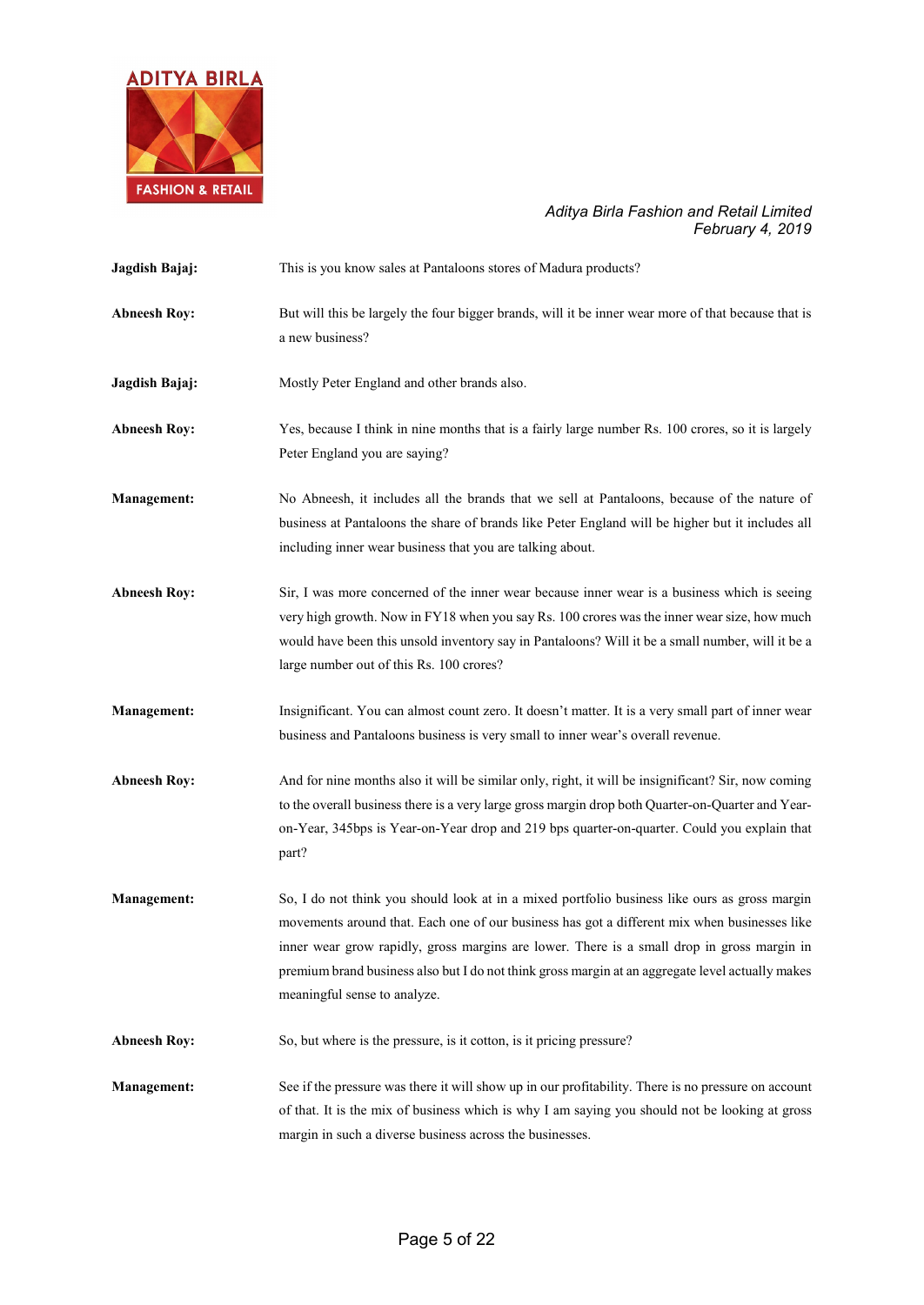

- **Abneesh Roy:** Sir Pantaloons again you have done well. One follow-up question I had there. So, EBITDA of Pantaloons is up 36% in spite of 3x marketing spend and in spite of the mix which you just highlighted that mix could have changed even for Pantaloons right. It would not have changed only for Madura. So, could you explain what has moved in terms of EBITDA being up 36% in spite of 3x marketing spends and in spite of gross margin pressure?
- **Sangeeta Pendurkar**: Yes, hi, this is Sangeeta. So, I think the first thing is that we have got fantastic like-to-like growth in this quarter as you have seen in the numbers and with the same cost we are selling more through our stores which is I think great news for us. The second piece is of course our share of private label as you have seen has also moved up. Both of these have helped us in profitability. The third element is really in terms of our cost.

So, both on sale mixand in terms of our overheads we have managed to have some actions which have helped us control these costs. So, I think it is the combination of these three and great liketo-like with good PT shares with control cost is what has helped us deliver, of course the increased over sales is the big factor.

- **Abneesh Roy:** And last question if I can squeeze, so Madura 62 EBOsin this quarter it is a very, very large number. In the past we have seen that this has its own challenges especially on the margin side. So, if you could elaborate and on the FDI policy on e-commerce, is it from a medium, short term, medium term negative for you, positive for you?
- **Management**: Okay Abneesh, I will take the easier one first which is our expansion. I think even two quarters back I had said this that we will open (+300) stores this year. We are well on track for that and we will exceed that number, okay. We are also opening a lot of these stores in smaller towns where there is a lot of **(Inaudible 12:55)** these stores are doing very well.

A large part of this expansion is fueled by Peter England in smaller towns, Tier-4, Tier-5 kind of towns which is again giving us very good dividend. I think on e-commerce we still have to figure out how the things are going to pan out, yes, we will have to watch and wait on that one.

- **Abneesh Roy:** But sir, it has already started right, now where is the time to watch out and?
- **Management:** No, I think people are not clear yet on what is it that is going to happen in the next few weeks and months. So, we will have to just see how that goes.
- **Moderator:** Thank you. The next question is from the line of Vicky Punjabi from JM Financial. Please go ahead.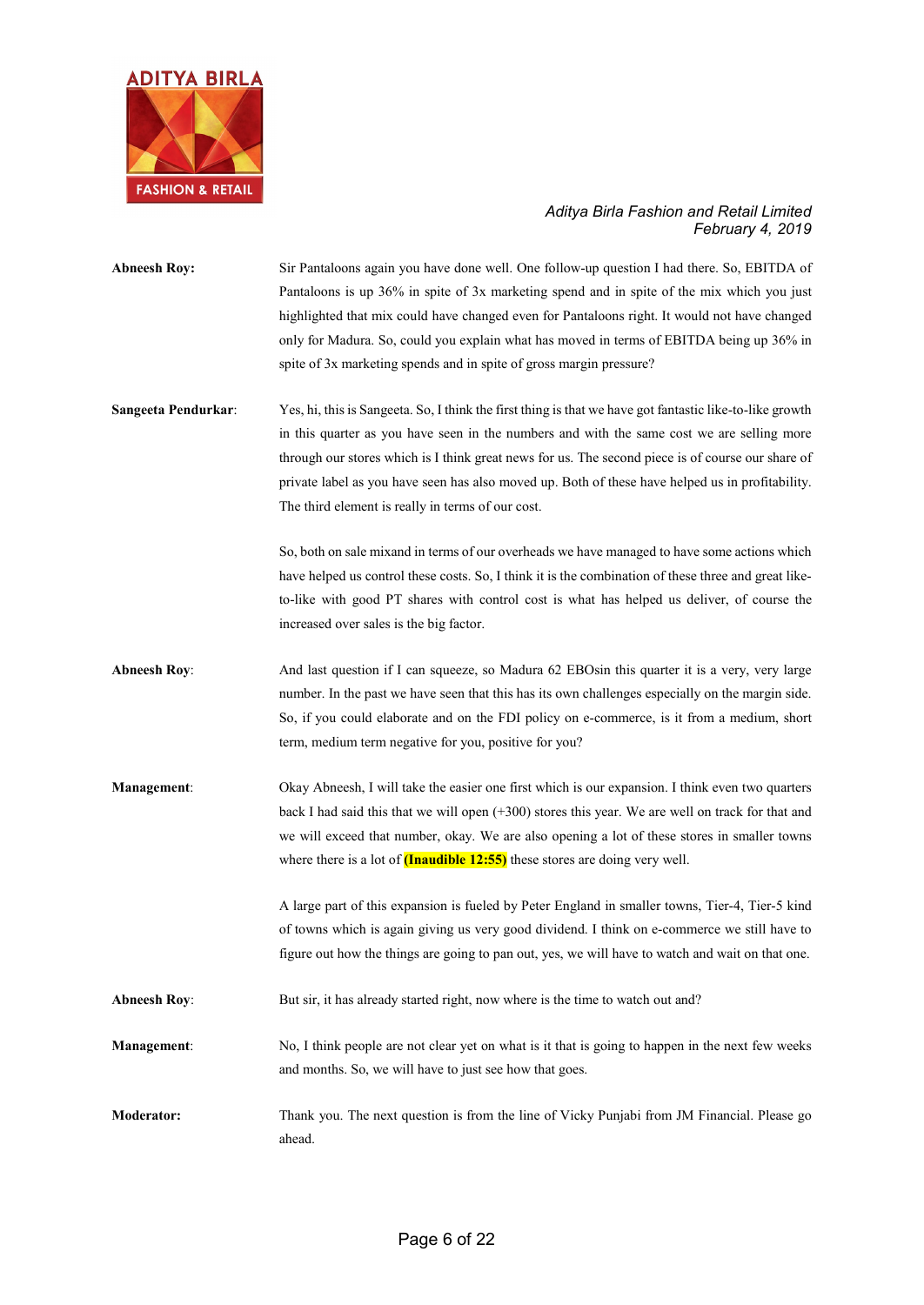

**Richard:** Hi, this is Richard here. Ashish, I just want to understand what are the milestones that you are looking at you know at Forever21 now, because this loss number which one thought was supposed to have been in the Rs. 5 crores to Rs. 6 crores kind of a range per quarter it has been consistently persisting at Rs. 10 crores to Rs. 12 crores. And I understand last year's number was high because there were some inventory write off of Rs. 15 crores, Rs. 16 crores that was there, right so one is actually looking at Rs. 8 crore of loss last year which has now gone up to Rs. 12 crores?

**Ashish Dikshit:** So, Richard, no I think first of all this includes people and few smaller brands that are included in that. Secondly, the inventory write off see there is no one time write-off. There is a policy of writing off old inventories which we do consistently across all businesses and all brands every month. So, there was no one off provision that was being made. If there is very high inventory at some point of time it gets older, the older inventory gets written off but it is done incrementally across the businesses and consistently.

> So, what you are seeing is actual like-to-like business performance which is for fast fashion business, minus 22 coming down to minus 12. A part of it is Forever21. We are still not in the black yet, but the losses are significantly dropping and that I think that trajectory will only keep getting better from now.

**Richard:** What happens to the breakeven target for this segment?

**Ashish Dikshit:** We will have to see, you know we will have to deliver that. At this point of time it is still inching at a level where it is overall double-digit sort of losses in terms of growth. In the immediate short term we do not see it turning around that rapidly, we will have to look at how the next year looks.

**Richard:** Okay and second, Pantaloons you spoke about 3x brand investments. Is this level of brand investments extraordinary or is it that the base was low and if this is the normal level of brand, and if this is not the normal level of brand investments, have you already hit double-digit margin in Pantaloons?

Ashish Dikshit: See I think Sangeeta explained that you can see the margin as you can see in the reported results. That has come with fairly large and deep investments in advertising. We think for some more time it will be good to make sure that Pantaloons remains fresh in consumers' mind their traction towards Pantaloons among younger consumers, more premium consumers is also requiring some level of investments.

> Obviously at some point of time marketing will take a backseat and we will hope that the consumers will come to Pantaloons more for the product proposition that it offers and we are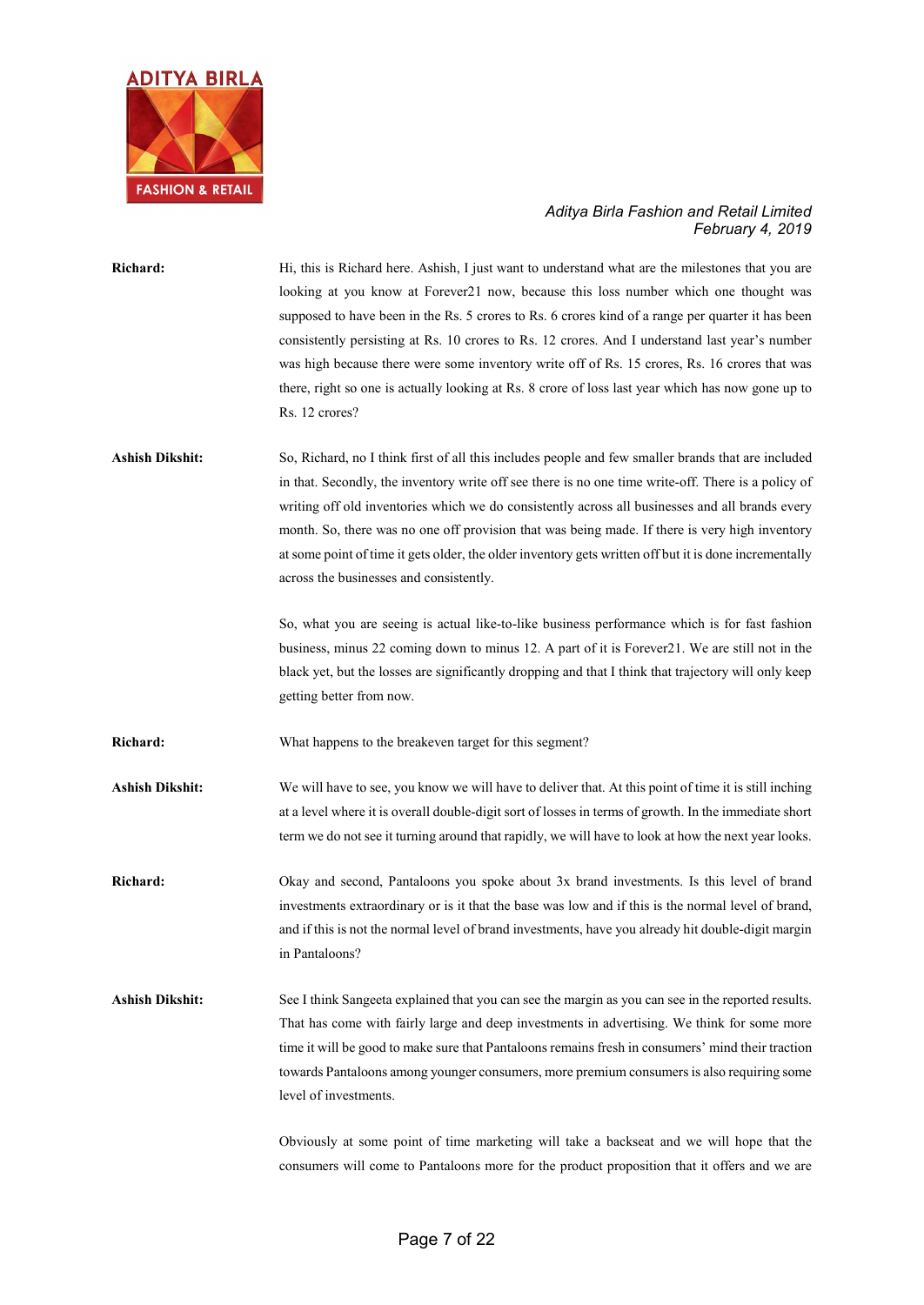

probably going through a phase of slightly excessive investment, but we feel that is necessary at this point of time to spur the brand to.

Richard: Okay so this is not really the normal level but this level will continue for some time?

- **Ashish Dikshit:** Yes, I think not on a quarter-on-quarter basis because advertising investment is also a function of seasonality but overall level yes there is a slightly higher than normal investment at this point of time.
- **Richard:** Okay and Jagdish last one if I may what is this un-allocable capital employed that is there in the segment result, I mean which seems to be quite a big move Quarter-on-Quarter?
- **Jagdish Bajaj:** This is the temporary investments.
- **Richard:** The liquid surplus?
- **Jagdish Bajaj:** Yes.
- **Moderator:** Thank you. The next question is from the line of Tejas Shah from Spark Capital. Please go ahead.
- **Tejas Shah:** Sir, first on Madura. Like-to-like growth in Lifestyle brand was 8% and we had also Year-on-Year very robust growth but still our margins were flat, so if you can actually elaborate on that?
- **Management:** Okay. Thanks Tejas. Yes, we have been reasonably well on L2L. Multiple initiatives which were happening at our retail stores to be able to drive that. EBITDA margins are primarily because in Madura also we have invested disproportionately on advertising, so it is almost like a 40% growth over last year on advertising spends.

So, that is an again like Ashish was saying for Pantaloon, it is not something which we need to do all the time and yet I think we have to scale up our brand salience across markets. Lot of new campaigns I do not know if you had a chance to see any of them, extremely well received, have significantly helped us in our brand track scores. So, that is one part. Second is also some of our scaling up is happening in Peter England and in smaller town Peter England which come with a relatively lower gross margin.

Okay so that as a weighted average has resulted in this but most of this is explained by the larger spends on advertising. But if you were to actually look at our YTD performance our margin has actually improved by 1% point, EBITDA margin.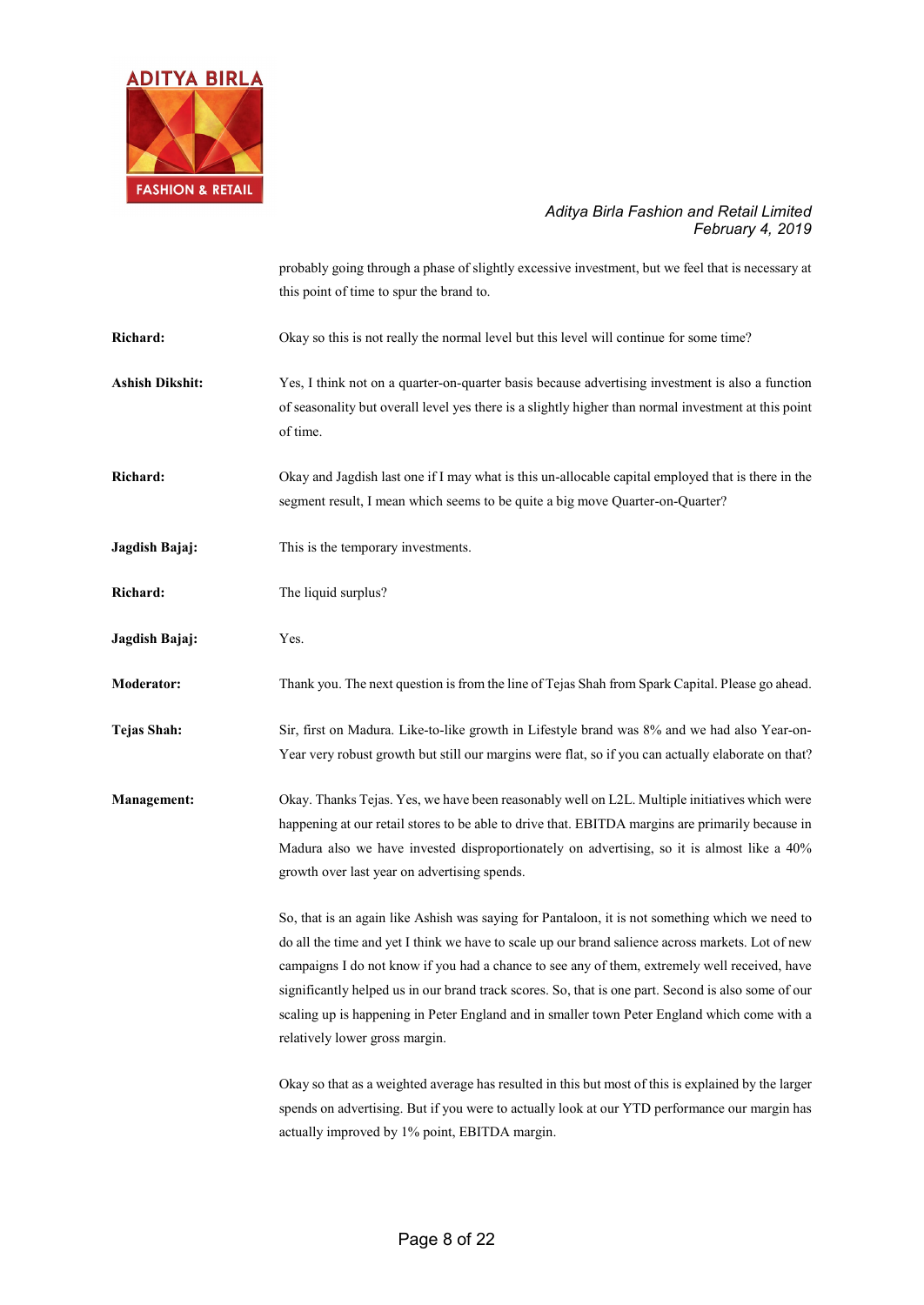

| <b>Tejas Shah:</b>  | So, this wholesale outperforming retail growth by almost 2x, you are saying that also would<br>have contributed more to this flat margin than EOSS or ad spend, is that correct?                                                                                                                                                                                                                                                                                                                                                                                        |
|---------------------|-------------------------------------------------------------------------------------------------------------------------------------------------------------------------------------------------------------------------------------------------------------------------------------------------------------------------------------------------------------------------------------------------------------------------------------------------------------------------------------------------------------------------------------------------------------------------|
| Management:         | No, it is primarily because of the greater ad spends, because the wholesale retail weightages have<br>not changed too much. Okay it is primarily coming from more spends, Tejas in advertising.                                                                                                                                                                                                                                                                                                                                                                         |
| Tejas Shah:         | So this ad spend increase Year-on-Year and then sudden thrust behind the same, is it to match<br>competitions from voice share or are we outperforming them disproportionately on this count?                                                                                                                                                                                                                                                                                                                                                                           |
| <b>Management:</b>  | See we do a brand track and I think clearly our brands are now very, very salient in the brand<br>track scores, so it is clearly showing. What we also did was to move significantly from print as<br>the primary medium to television and digital as the primary medium, which also required a larger<br>scale in the game, larger critical mass. I think it creates entry barriers for others, I think it also<br>creates a much greater salience for our brands. It is something we plan to continue, should give<br>us much stronger wicket for each of our brands. |
| <b>Tejas Shah:</b>  | Sure and a couple of questions on Pantaloons. Pantaloons like-to-like growth was 17% which is<br>very heartening after a long time we are seeing this kind of robust number. Is it largely because<br>of festivals bunching up in this quarter or you are seeing a strong recovery in the format and<br>consumer sentiment as well?                                                                                                                                                                                                                                     |
| Sangeeta Pendurkar: | Yes, so I think it is a combination of various factors, so yes there is some shift in terms of number<br>of festive days last year versus this year and that is one of the factors. But if you have seen our<br>performance again over the last couple of quarters and the actions that we have been talking<br>about we have seen steady positive response from consumers on some of the interventions that<br>we have been working on. So, we have been talking about upgrading our product, we are seeing<br>very positive response to that.                         |
|                     | We have been talking about investments in marketing which Ashish talked about as well and<br>investing in the brand. The promotions in store that we ran during the overall festive season all<br>of this I think the good thing is it is helping us get positive traction in terms of the number of<br>bills we are seeing more number of people buy products from our stores and also buy more.                                                                                                                                                                       |
|                     | I think that is a very positive gratification of some of the actions. So, overall we do believe that<br>there is a positive traction in our stores led by the set of actions that I just talked about and<br>leading to a very, very strong growth in this quarter.                                                                                                                                                                                                                                                                                                     |
| <b>Tejas Shah:</b>  | And this recovery and these factors are you seeing them stretching beyond this quarter's number<br>or are they sustainable in nature or you believe that there might be hick ups on that?                                                                                                                                                                                                                                                                                                                                                                               |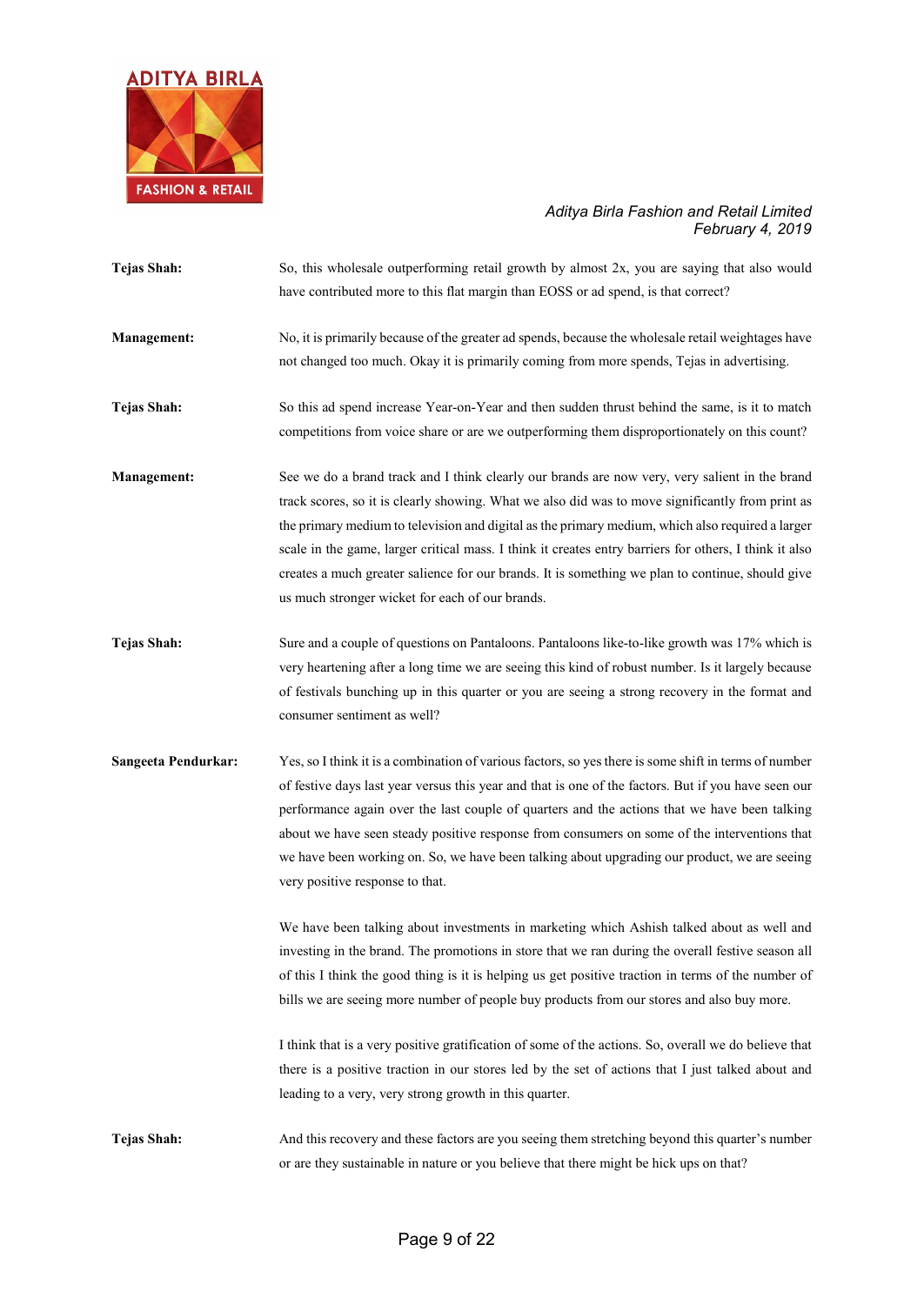

| <b>Management:</b>  | So, I think Tejas it is not comparable quarter-on-quarter and how it will but we see a definite<br>continuous improvement trajectory in Pantaloons which is what we have been talking about. It<br>is getting sort of played out quarter-on-quarter over longer period of time so some of these things<br>one has to see over longer period and not move from one quarter to other.                                                                                                                                                                 |
|---------------------|-----------------------------------------------------------------------------------------------------------------------------------------------------------------------------------------------------------------------------------------------------------------------------------------------------------------------------------------------------------------------------------------------------------------------------------------------------------------------------------------------------------------------------------------------------|
|                     | The overall journey of Pantaloons finding greater traction with consumers proposition getting<br>better, the quality of product performance improving the brand connecting with consumers at a<br>higher level, it is really the generic trajectory of improvement that we are seeing right across.                                                                                                                                                                                                                                                 |
| Tejas Shah:         | Sure. And sir lastly Pantaloons expansion plan run rate, what are we going within FY20?                                                                                                                                                                                                                                                                                                                                                                                                                                                             |
| Sangeeta Pendurkar: | Yes, so we have been talking about opening about 40 to 50 stores this year. We are on track to<br>achieve that and we will deliver the number that we have committed. We stay positive in terms<br>of expansion. We are looking and any given year we open anywhere between 50 to 70 stores<br>that is how we are evaluating our expansion even in the coming period.                                                                                                                                                                               |
| <b>Moderator:</b>   | Thank you. The next question is from the line of Anand Shah from Axis Capital. Please go<br>ahead.                                                                                                                                                                                                                                                                                                                                                                                                                                                  |
| <b>Anand Shah:</b>  | Just one thing on the Pantaloons. I mean we have seen now almost 200 bps kind of an expansion<br>in margins. Earlier the start of the year, our guidance was much lower than that for the expansion<br>for the full year, so where do you stand there in terms of Pantaloons margins?                                                                                                                                                                                                                                                               |
| <b>Management:</b>  | You mean to say margins are sustained at this level or what?                                                                                                                                                                                                                                                                                                                                                                                                                                                                                        |
| <b>Anand Shah:</b>  | So, should we model of bake in a 200 bps for the full year as well or in to that extent and in<br>general also in the medium term also what is your outlook for the Pantaloons' margins?                                                                                                                                                                                                                                                                                                                                                            |
| <b>Management:</b>  | So, I do not want to give a guidance on that but you have our nine-month performance to see,<br>instead of one quarter you should look at our average nine month performance. That had a<br>reflection of how the trajectory is moving. We have constantly been talking of improving about<br>100 basis point year-on-year and that we are slightly ahead of it at this point of time, but these<br>things average out overall so I would not put a number but it is clearly going along the long-term<br>plan that we had laid out for Pantaloons. |
| <b>Anand Shah:</b>  | Okay and on this Pantaloons like-to-like growth, I mean I think you calculated SSG based on 24<br>months right so I mean given that you are in a very strong expansion phase in Pantaloons for the<br>last two, two-and-a-half years, is some of those stores finally getting into SSG base now just<br>trying to contribute in that LTL growth? Is the understanding correct?                                                                                                                                                                      |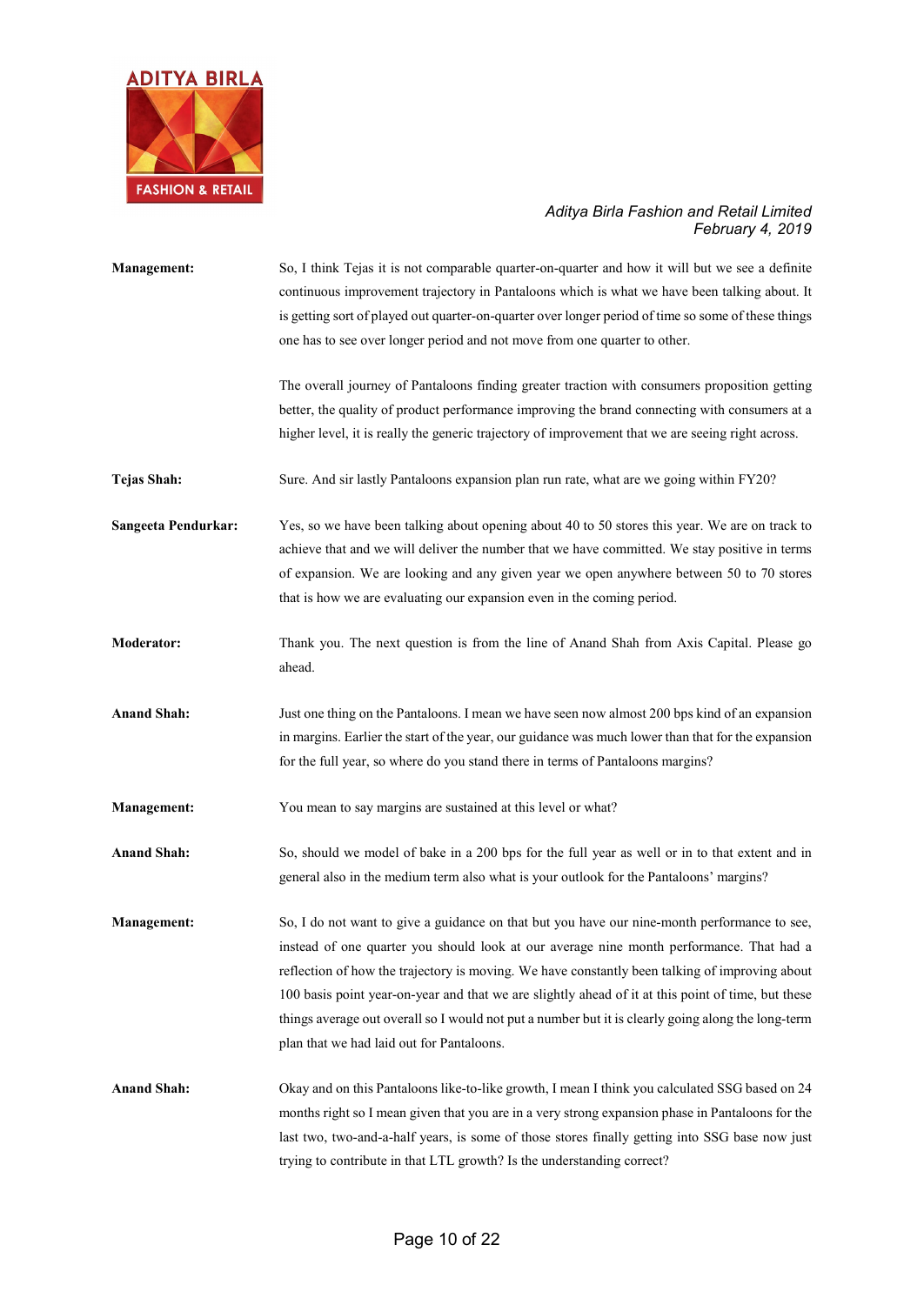

| <b>Management:</b>    | I think more of them would come from next year onwards because our SSG will take from the<br>1 <sup>st</sup> April of previous year. So, yes, clearly the new stores will start adding and that is the point<br>we have been making the calls but the weight of new stores would start to matter only from next<br>year.                                                                                             |
|-----------------------|----------------------------------------------------------------------------------------------------------------------------------------------------------------------------------------------------------------------------------------------------------------------------------------------------------------------------------------------------------------------------------------------------------------------|
| <b>Anand Shah:</b>    | Okay. So, incrementally you should keep seeing a positive momentum in the SSG for<br>Pantaloons?                                                                                                                                                                                                                                                                                                                     |
| <b>Management:</b>    | Yes.                                                                                                                                                                                                                                                                                                                                                                                                                 |
| <b>Moderator:</b>     | Thank you. The next question is from the line of Chirag Lodiya from Value Quest. Please go<br>ahead.                                                                                                                                                                                                                                                                                                                 |
| <b>Chirag Lodiya:</b> | My first question is on Madura growth. If I look at internals my others portion has grown by<br>around 25% and wholesale grew by 10% vis-à-vis the retail just grew by 6%. So, what has led<br>to increase in others sharply?                                                                                                                                                                                        |
| <b>Management:</b>    | Others are primarily e-commerce and it would also include the depletion channels but it is<br>primarily the growth is primarily because of e-commerce.                                                                                                                                                                                                                                                               |
| <b>Chirag Lodiya:</b> | Okay so going ahead what one should expect in terms of SSG for Madura steady state?                                                                                                                                                                                                                                                                                                                                  |
| <b>Management:</b>    | We have been in the 7% to 10% range for quite some time. There is no reason why that trajectory<br>should slow down, okay. We have got many more initiatives in place, many more things that we<br>can do to keep fueling growth. So, we would like to keep doing going as close to double-digit<br>L2L as possible SSG as possible and there are initiatives in place which should help us to get<br>close to that. |
| <b>Chirag Lodiya:</b> | And in terms of margin others margin would be lower as compared to this EBO or wholesale<br>that is a fair understanding?                                                                                                                                                                                                                                                                                            |
| <b>Management:</b>    | Yes.                                                                                                                                                                                                                                                                                                                                                                                                                 |
| <b>Chirag Lodiya:</b> | So, that would be one of the reasons for slower margin improvement?                                                                                                                                                                                                                                                                                                                                                  |
| <b>Management:</b>    | No, like I was saying the overall margin improvement I was telling Tejas was because of larger<br>spends in advertising. Okay so that is really what Q3 margin a small dip in the overall EBITDA<br>percentages was because of.                                                                                                                                                                                      |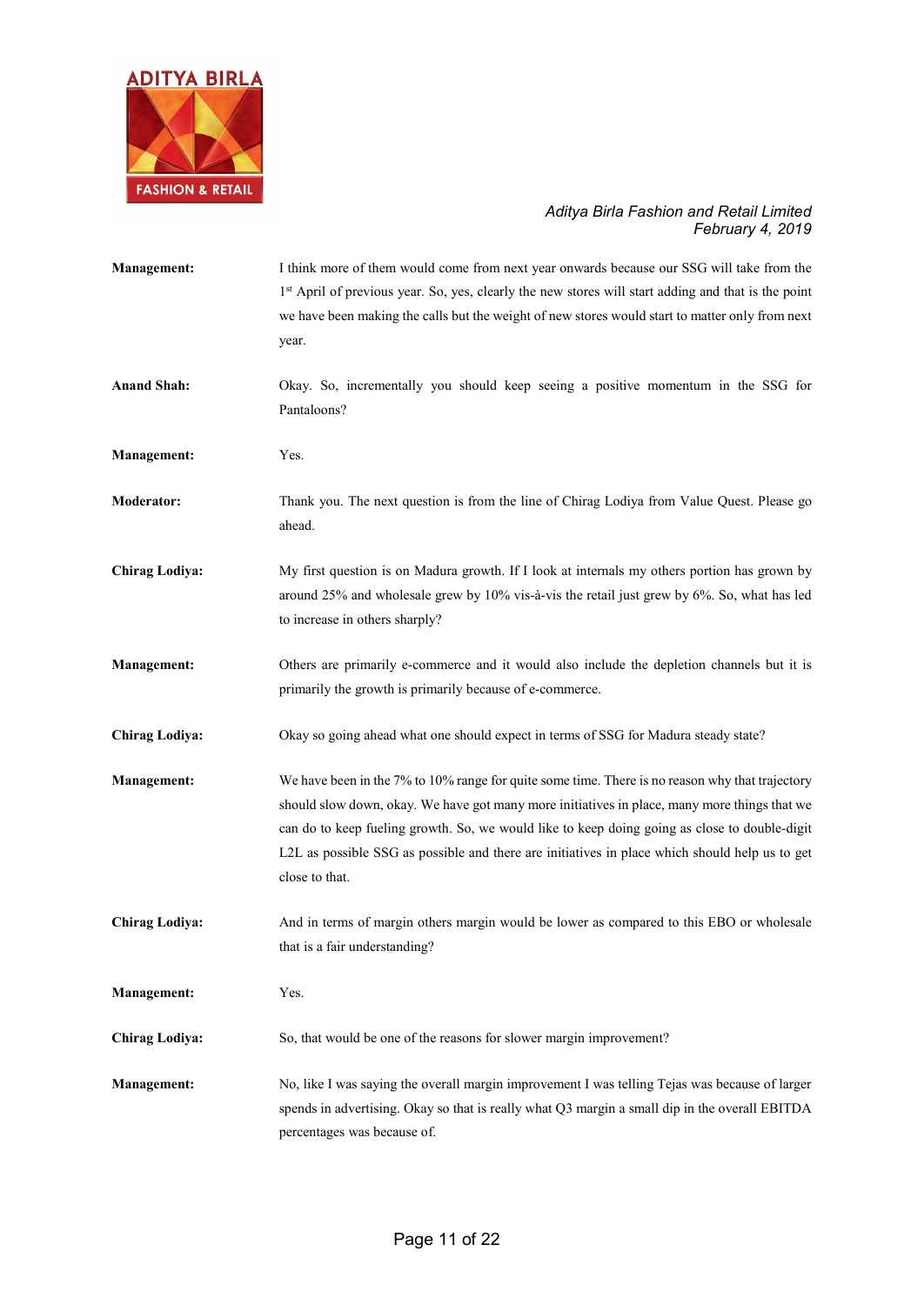

| <b>Chirag Lodiya:</b>      | Okay and one question on Pantaloons. So, currently how many stores are under this calculation<br>of SSG for first nine months average stores?                                                                                                                                                                                                                                                                                                                                                                        |
|----------------------------|----------------------------------------------------------------------------------------------------------------------------------------------------------------------------------------------------------------------------------------------------------------------------------------------------------------------------------------------------------------------------------------------------------------------------------------------------------------------------------------------------------------------|
| <b>Sangeeta Pendurkar:</b> | 187.                                                                                                                                                                                                                                                                                                                                                                                                                                                                                                                 |
| <b>Chirag Lodiya:</b>      | 187 and which are the areas we are expanding this 40, 50 stores on an annual basis, some flavor<br>on that would be helpful?                                                                                                                                                                                                                                                                                                                                                                                         |
| <b>Sangeeta Pendurkar:</b> | Yes, so I think as we have mentioned is in Tier-2, Tier-3 towns but as and when we find<br>opportunity in the existing cities and existing towns where we believe there is opportunity to add<br>another store we would do that but a good part of our new stores would be in Tier-2, Tier-3<br>towns which may be our first store or newer cities that we are going into.                                                                                                                                           |
| <b>Chirag Lodiya:</b>      | And now with increased competitive intensity for these kinds of stores are we seeing our overall<br>payback period stretching from say like two, three years earlier to more?                                                                                                                                                                                                                                                                                                                                        |
| <b>Sangeeta Pendurkar:</b> | No, like we have said in the past our new stores are profitable very quickly and which is what<br>gives us the confidence in our expansion strategy. So, we will continue to invest in this and they<br>start up pretty well in terms of profitability and equally on productivity as well.                                                                                                                                                                                                                          |
| <b>Chirag Lodiya:</b>      | Okay. Just lastly what is the gross debt as on date?                                                                                                                                                                                                                                                                                                                                                                                                                                                                 |
| <b>Management:</b>         | Rs. 1,880 crores.                                                                                                                                                                                                                                                                                                                                                                                                                                                                                                    |
| <b>Moderator:</b>          | Thank you. The next question is from the line of Mayur Parkeria from Wealth Managers. Please<br>go ahead.                                                                                                                                                                                                                                                                                                                                                                                                            |
| <b>Mayur Parkeria:</b>     | At a run rate level in other business which is the inner wear primarily what kind of negative<br>numbers should we look at for FY20 because when we started the year, we were thinking of<br>around Rs. 50 crores, Rs. 60 crores for the whole year, but nine months itself is around about<br>Rs. 60 crores? So, what do you think should we look at broadly the FY20 numbers are we having<br>any specifics in the sense that maximum loss should be this much or it is still focused completely<br>on the growth? |
| <b>Management:</b>         | No, right now I think we will have to focus on the growth. We are in very early phase of this<br>business. The other businesses include quite a few international brands and inner wear and new<br>businesses that we are feeding. All of them are in growth phase and you can see the reflection<br>of that on the revenue side. So, at this point of time we will remain invested on the growth and<br>that would be our sort of direction going forward as well at least in the immediate terms.                  |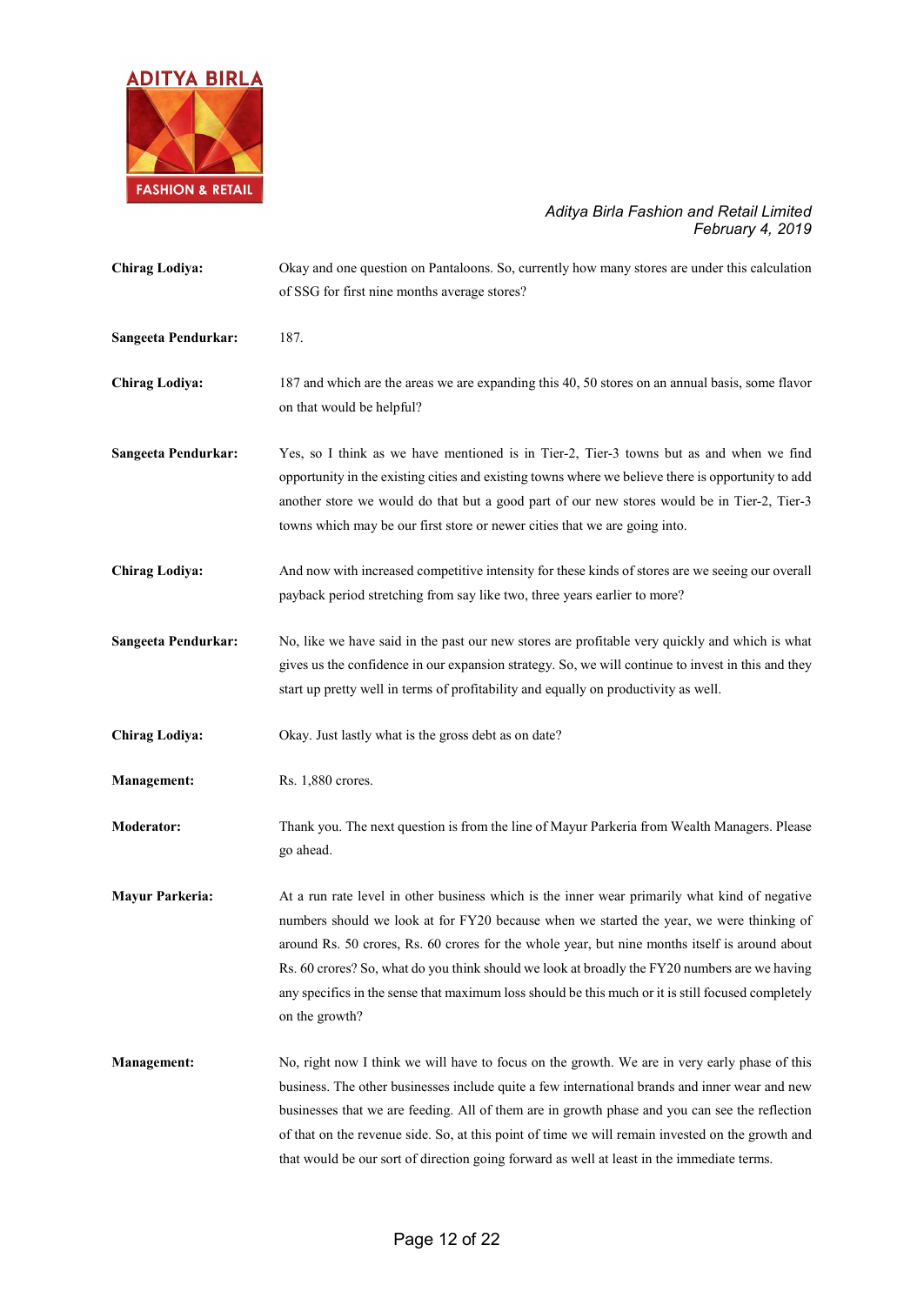

| <b>Mayur Parkeria:</b> | So, even for cutting of the losses it will be difficult for FY20?                                                                                                                                                                                                                        |
|------------------------|------------------------------------------------------------------------------------------------------------------------------------------------------------------------------------------------------------------------------------------------------------------------------------------|
| <b>Management:</b>     | No, so everything is possible and it is not difficult except that we have to make strategic choice<br>on what we want to do. When you build business, you will have to make the right investment to<br>position yourselves strongly for future and which is what we are doing right now. |
| <b>Mayur Parkeria:</b> | On Fast Fashion would you be in a position to give us on a nine month basis approximately Rs.<br>27 crores is the segment on the Fast Fashion, how much of that would be peoples and how much<br>of that would be in on a nine month basis if not on quarterly?                          |
| <b>Management:</b>     | So, we do not give those flips at the brand level.                                                                                                                                                                                                                                       |
| <b>Mayur Parkeria:</b> | But just as a large portion Forever21 despite the fact that on a quarter-on-quarter it may be<br>reducing?                                                                                                                                                                               |
| <b>Management:</b>     | Sorry, I did not get the question, you mean to say there is a differential reduction in the losses of<br>Fast Fashion?                                                                                                                                                                   |
| <b>Mayur Parkeria:</b> | Despite the sequential reduction in even Forever21 losses which you indicated earlier, still on a<br>nine month basis would a large part of this would be Forever21 losses?                                                                                                              |
| Management:            | The improvement is sharper in Forever21. Most of the improvement which is reduction losses<br>on a nine month basis that you are seeing is coming on sharp reduction in losses in Forever21.                                                                                             |
| <b>Mayur Parkeria:</b> | Last question from my side is we had taken an enabling resolution to raise money on the equity<br>side which we differ in the sense of us. So, now this share prices also improving above 200 do<br>you think we would now be more closer I would like to?                               |
| <b>Management:</b>     | So, you know we are improving our performance every quarter and as said in last two quarterly<br>calls right now there is no such plan to go ahead with that.                                                                                                                            |
| <b>Moderator:</b>      | Thank you. The next question is from the line of Neeraj Mansinka from Goldman Sachs. Please<br>go ahead.                                                                                                                                                                                 |
| Neeraj Mansinka:       | Ashish, can you give some small drop on how you are investing in the inner wear and where do<br>you see slightly trajectory going forward and how that acceptance has been where you are<br>marketing, some more operational and other thought processes that you have in that business? |
| <b>Ashish Dikshit:</b> | Neeraj, as you know we have started with the men's inner wear a year-and-a-half back. We got<br>to nearly Rs. 100 crores last year and we will double that this year. A couple of months back we                                                                                         |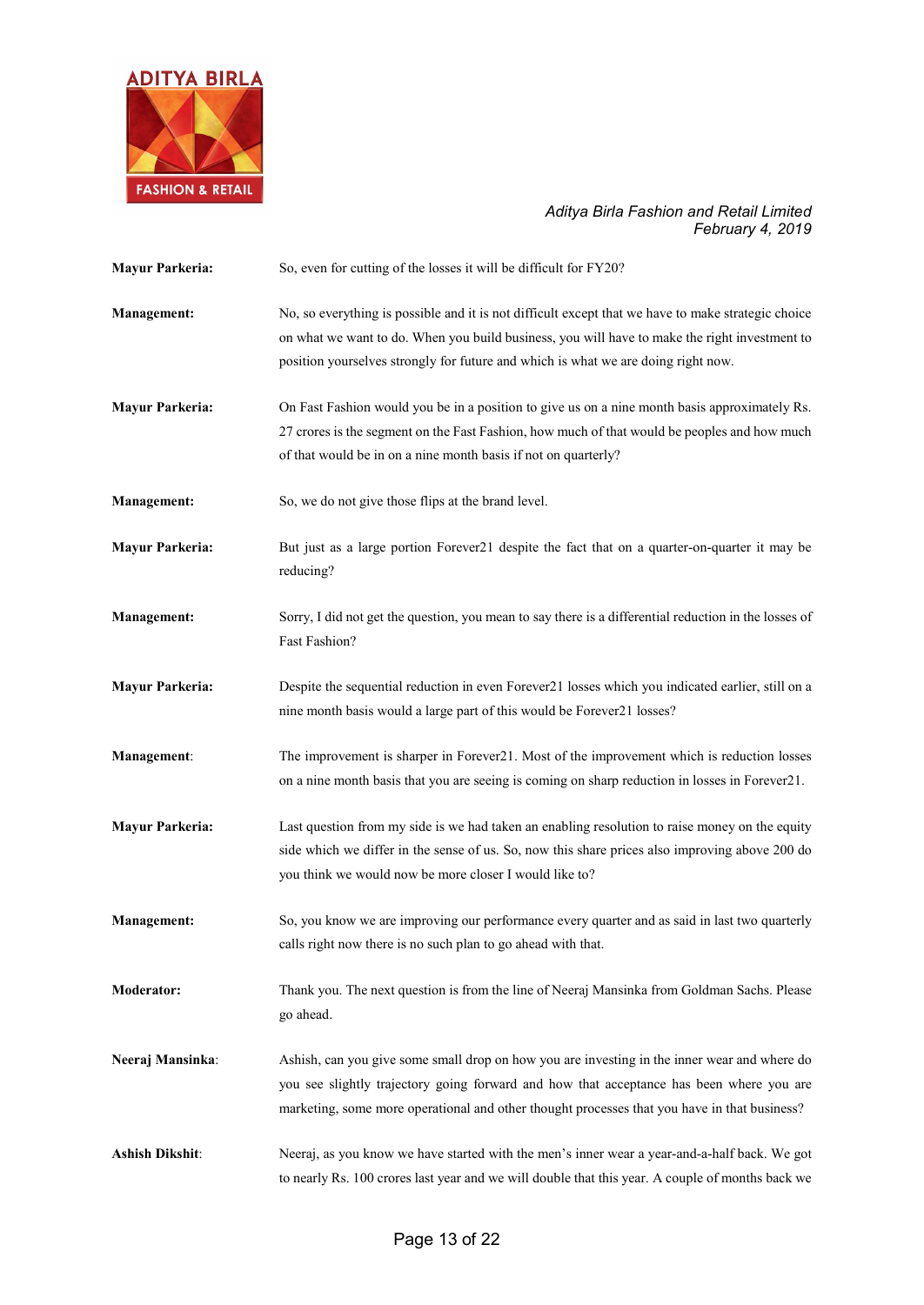

also launched women's lingerie which is inner wear plus at leisure and sleep wear and the broader category of the women's lingerie category.

So, right now the investment is one to create visibility to acquire shelf space to get enough consumers to sample and test and give a feedback. I think some of that journey will perhaps last for maybe one more year where the level of investments will remain at this level. As the distribution expansion is rapidly improving, availability also creates certain demand and visibility and that in itself substitutes for advertising which we made more in the early year.

So, as I see it men's wear part will probably start to even **(Inaudible 34:17)** in terms of investments next year but we will have to keep staying invested in the women's side for another year and hopefully in 18 to 24 months from now we will be in a phase where the deep investment phase will be over and we should be able to start seeing some positive outcomes on the bottom line on that.

**Neeraj Mansinka:** You are right and are you planning to enter the other category of kids wear or something like that in that side of the business also?

**Ashish Dikshit**: So, we do have a very robust kids wear business in Allen Solly. It is an opportunity for us to grow. Now that we have understood how the inner wear market works, we have built strong sales and distribution that is an interesting area for us to look at because the brand is already known, we have a fairly reasonable business in the Allen Solly kids' wear and that is an opportunity that we will evaluate in fact currently looking at.

**Neeraj Mansinka**: And some more color on how the adoption of acceptance of the men's inner wear in the market like do you completely get repeat orders, some more color on that would be useful?

**Ashish Dikshit**: So, our current business is only repeat order because our channel part is over almost 12, 18 months back. So, the business is running only on repeat order at this stage so we have got a reasonable trajectory. Having said that, our distribution is only in top 11,000, 12,000 outlets at this point of time. So, we will have to continue to expand our distribution. In the early phase we wanted to enter key towns and now we will have to start getting it to next level of towns, the number of retailer within the town.

> Our medium term direction is to get to at least double of where we are. We are currently at about 12,000 distribution. We should get to between 20 to 25 by the end of next year and the current performance is primarily driven by replenishment and repeat demands on the men's side. On the women's side still people are experimenting the product, it is being launched, and consumers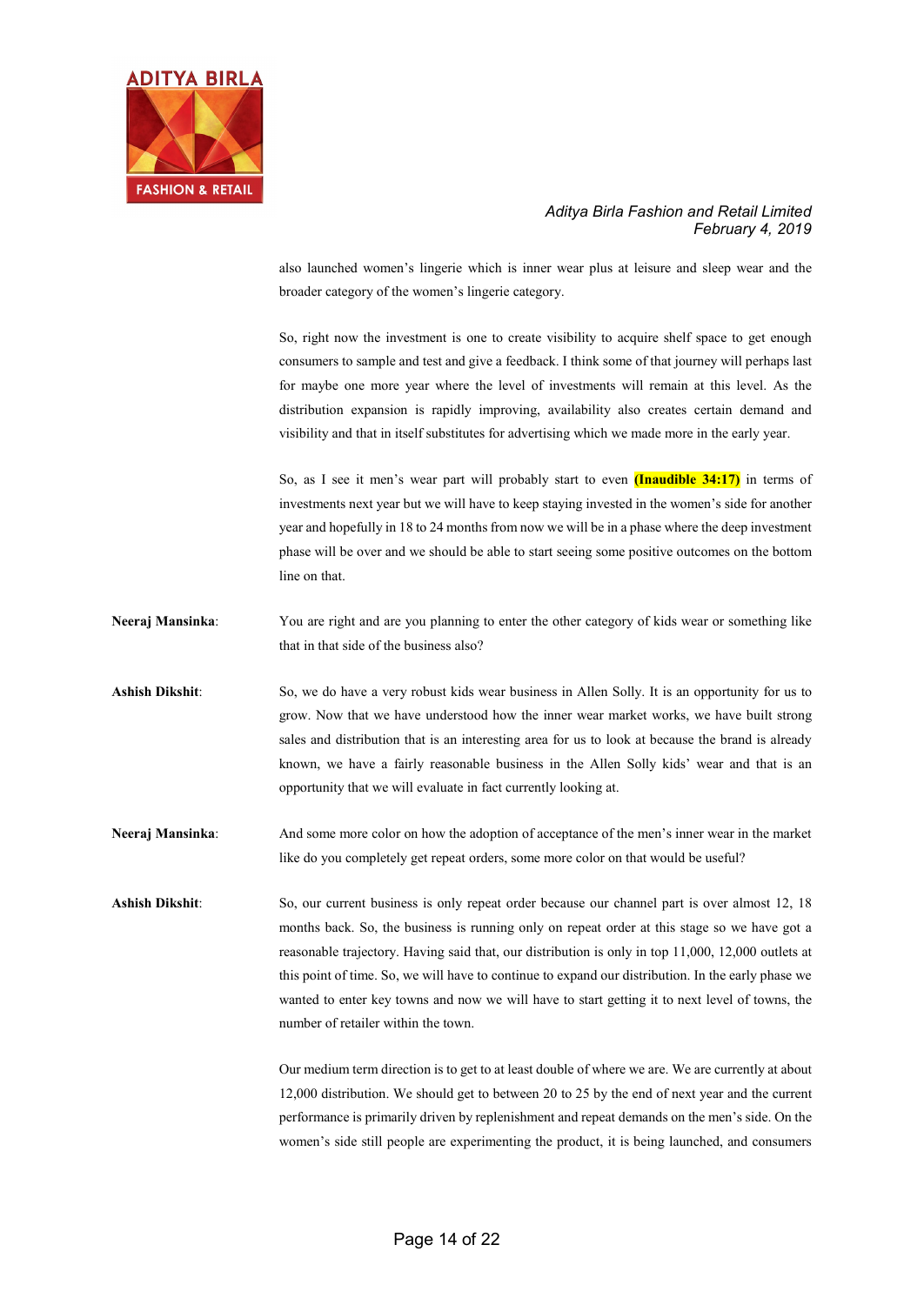

are testing it. It is early days but on the men's side it has been around long enough for us to feel their stable position has been achieved, now it is the task of scaling up.

**Neeraj Mansinka:** Right and the sales growth that you saw in Madura on the wholesale side can you give a breakup between LFS and the MBU or some proportions share?

**Ashish Dikshit**: Neeraj, it is across the Board, we have done well in department stores which I guess you call LFS it is also in multi brand trade. We also have another channel which is exclusive buy and sell retailers, so these are retailers who choose to be exclusive to our brands and for the consumers these are exclusive stores but they also get reported in our wholesale numbers.

> All three channels we have had very good traction. And primarily because of good secondary sales because here the channel where you know if your secondary sales are good, the primaries are good.

- **Neeraj Mansinka**: Right and the last question is on the book keeping. How many stores in Pantaloons are a franchisee right now?
- **Ashish Dikshit**: 58 stores are on franchise out of 302.
- Neeraj Mansinka: Okay secondly incremental you are adding 50% stores as franchisee in that category?
- **Ashish Dikshit**: No, about 20%, 25% at best.
- **Neeraj Mansinka:** Okay and the long-term strategy would be similar or slightly higher on this?
- **Ashish Dikshit**: No, similar.
- **Moderator:** Thank you. The next question is from the line of Rajesh Kothari from AlfAccurate Advisors. Please go ahead.

**Rajesh Kothari:** I have a few questions. One is on the overall demand environment considering that you know we are seeing significant slowdown in auto side of part of consumption and also few other segments within consumption sector. How do you see the overall business environment?

**Ashish Dikshit**: So, I think in the immediate visibility that we see, see the organic consumption in a country like India will remain stable to good, and that is what we have been experiencing. In the immediate next couple of quarters I guess external elements like election and environment around that is going to decide overall optimism. We do not see unless there is a strong de-railer or an event of a specific nature we do not see this equation changing at least in the immediate.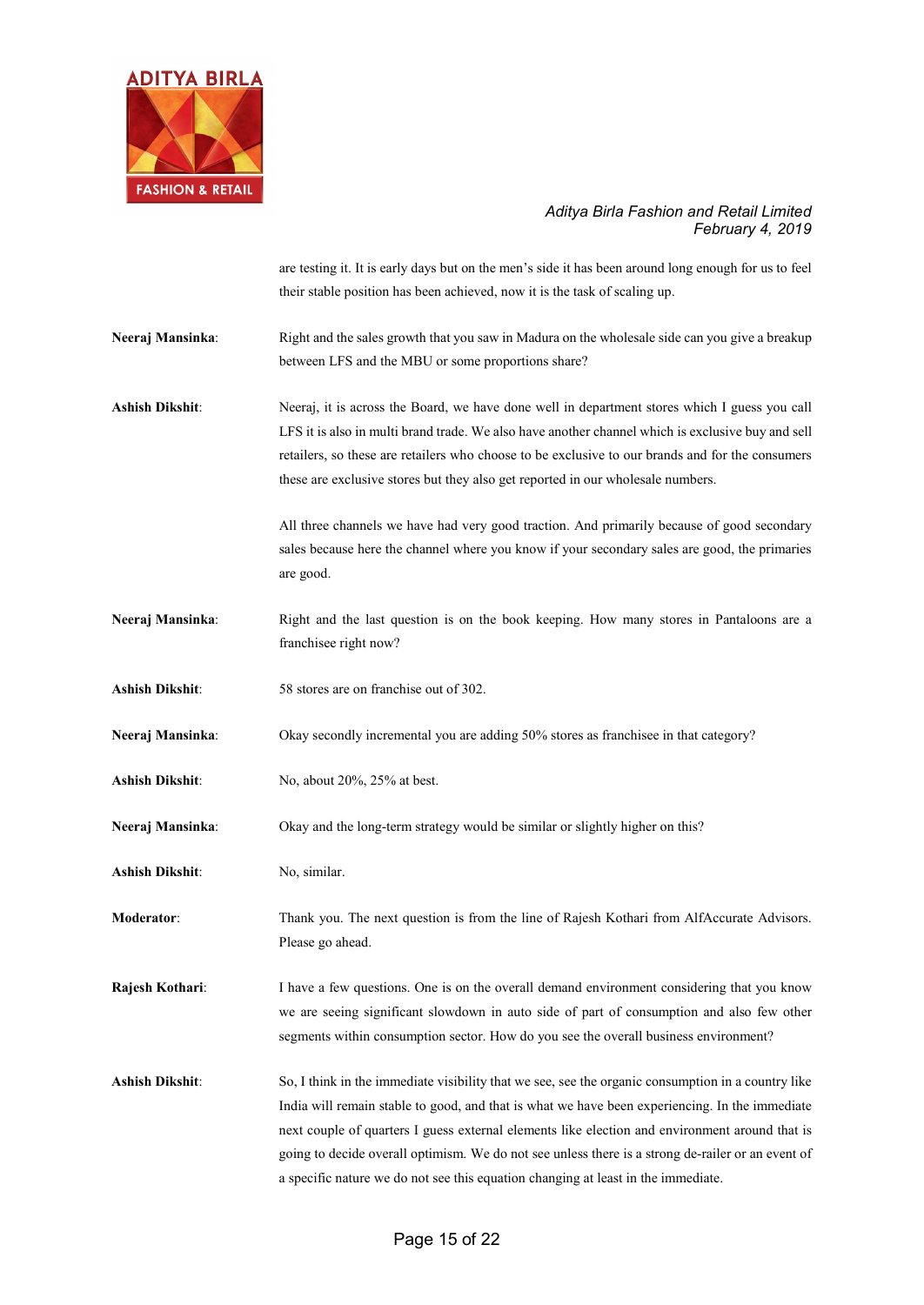

- **Rajesh Kothari:** So, this is basically even in month of January kind of thing I mean you are seeing the overall environment remaining same because what I could see is that the discounting season had started much earlier compared to what we normally see, so is it more like a discount driven thing which is environment is supporting this kind of a growth?
- **Ashish Dikshit**: No, I am reacting to your broader question of what the demand side pattern we see. Specific events like change in e-commerce policy leading e-commerce companies to do something or some retailers going earlier and discount those are temporary events. I do not think they fundamentally reflect the organic demand in the market. And they are I would say more aberration in the overall demand pattern that you see in the market.
- **Rajesh Kothari**: No, I am saying right on the realistic situation of course generally economy is going to do well so everything will do well. But I am saying from the discounting perspective, what we have observed is that even in third quarter starting probably mid-December itself, the discounting again started in the retail business overall and across the shopping malls. So, are you seeing the trend whereby discounting is reducing or you are seeing increasing discounting? Can you give some color on that?
- **Ashish Dikshit:** No, I do not think discounting patterns have changed dramatically over last 12 to 15 months. Discounts have been in similar fate across the industry initially maybe fueled by the e-commerce players, but subsequently adopted and responded by brick and mortar retailers. So, it is a pretty static phenomena. There is no significant shift one way or the other.
- **Rajesh Kothari:** Okay. My second question is with reference to the brand investment can you tell us what kind of total brand investment as a percentage of sales you target as we go into fourth quarter or also for the next full year?
- **Ashish Dikshit:** I do not think I will be able to give numbers for quarter but at a broad level we look at depending on the stage of the brand, a role in the portfolio and the growth ambition that we have it varies from as low as 2% to maybe 4% to 5% in a more sort of as far as larger business are concerned. For very small nascent businesses, the percentage could be much, much higher because those are early stages of investments.
- **Rajesh Kothari:** So, overall at the company level what is the total brand investment as a percentage of revenue in the third quarter?
- **Ashish Dikshit:** YTD is close to 4%.
- **Rajesh Kothari:** YTD is 4% in third quarter?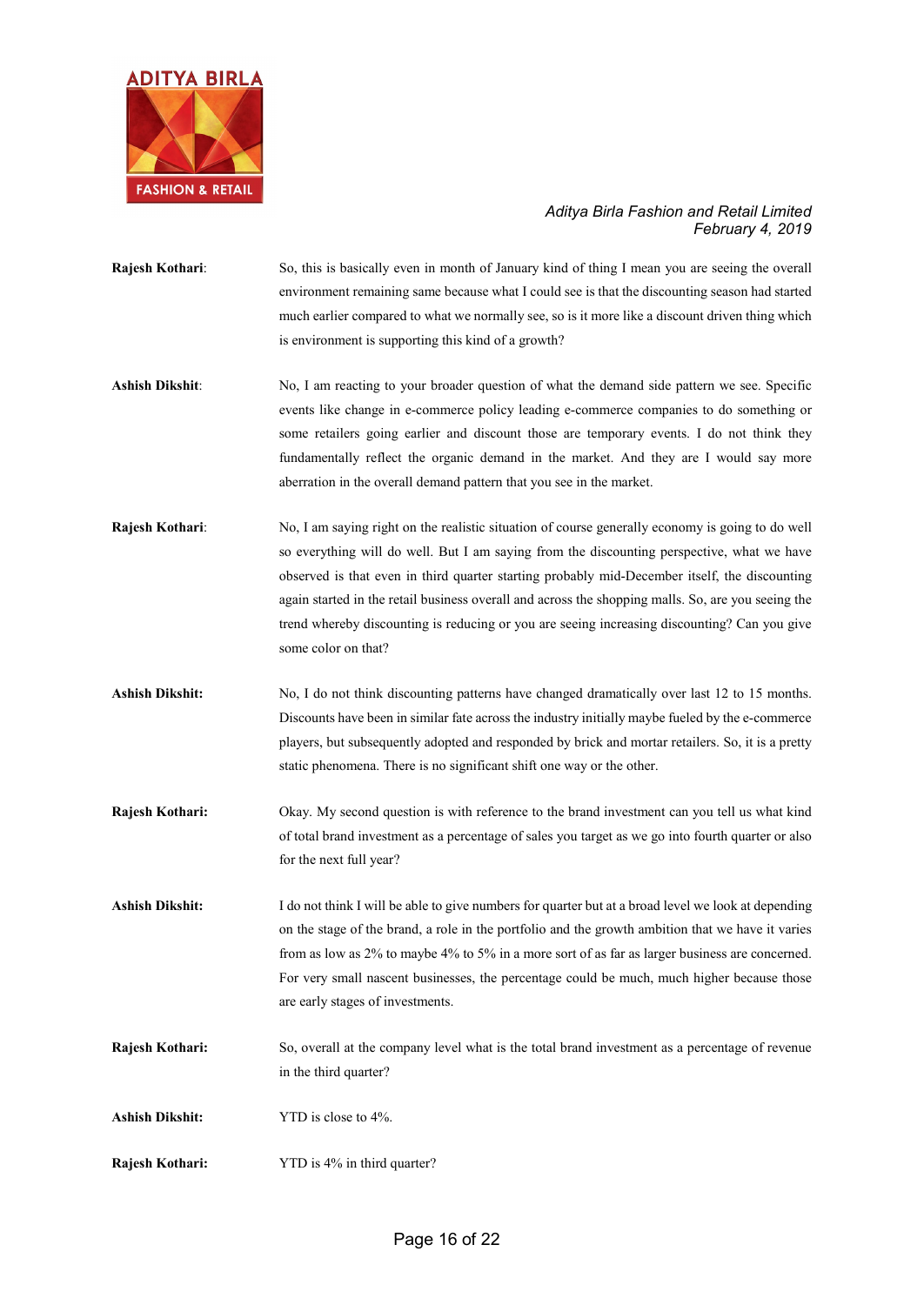

| <b>Ashish Dikshit:</b> | Third quarter I do not have similar number slightly more because you have the festivities.                                                                                                                                                                                                                                                                                                                                                                                                                                        |
|------------------------|-----------------------------------------------------------------------------------------------------------------------------------------------------------------------------------------------------------------------------------------------------------------------------------------------------------------------------------------------------------------------------------------------------------------------------------------------------------------------------------------------------------------------------------|
| <b>Management:</b>     | Festive season perhaps the number would have gone up to maybe 5%, 5.5%.                                                                                                                                                                                                                                                                                                                                                                                                                                                           |
| Rajesh Kothari:        | So, you expect this 4%, 4.5% kind of thing that is what one should target for the?                                                                                                                                                                                                                                                                                                                                                                                                                                                |
| <b>Ashish Dikshit:</b> | No, as I said you should not look at that because it consists of businesses where we are investing<br>20% and there are businesses where we are investing 2.5%. So, it is driven by the share and<br>intent in that period for that business and depends on independent each of the business is playing<br>out differently. I think at an overall level as Jagdish has indicated we have been operating at<br>about 3.5% to 4% and on the entire portfolio that is really where we would remain.                                  |
| Rajesh Kothari:        | Understood. And your pay back policy in terms of your new store expansion are you seeing any<br>positive or negative trends in that in terms of number of months it takes to breakeven?                                                                                                                                                                                                                                                                                                                                           |
| <b>Ashish Dikshit:</b> | Are you asking if there is any shift in that process?                                                                                                                                                                                                                                                                                                                                                                                                                                                                             |
| Rajesh Kothari:        | Yes, I mean considering that you are very capital as well as cost conscious whether you were<br>able to turn around faster compared to what we used to see in last two, three years?                                                                                                                                                                                                                                                                                                                                              |
| <b>Ashish Dikshit:</b> | No, I think our retail business as you can make out from the same store performance it is equally<br>well reflected in the new stores. Our overall margin expansion across both our key businesses<br>reflects that our new store expansion is very productive for us and that is why we are able to<br>grow rapidly as well as improve our operating performance. So, I would say last one-and-a-half<br>two years, if anything the pay back times have only improved and which is reflected even in the<br>existing businesses. |
| <b>Moderator:</b>      | Thank you. The next question is from the line of Ashish Kumar from Infinity Alternatives. Please<br>go ahead.                                                                                                                                                                                                                                                                                                                                                                                                                     |
| <b>Ashish Kumar:</b>   | I wanted to understand a little bit on the inner wear business. I know you are growing very<br>rapidly and continue to invest in distribution. What do you think in your mind is the breakeven<br>levels from a sales perspective and I am talking about women's and men's together maybe?<br>What should be the kind of expansion that at a breakeven?                                                                                                                                                                           |
| <b>Ashish Dikshit:</b> | See it is a variable model with a small fixed cost that we are initially investing at this point of<br>time in building infrastructure and sales. It is easy to stop and get profitable at Rs. 200 crores<br>also, at Rs. 400 crores also. I think for us what we are seeing is the large opportunity as we get<br>more and more in the market we start to see how much larger can that business be.                                                                                                                              |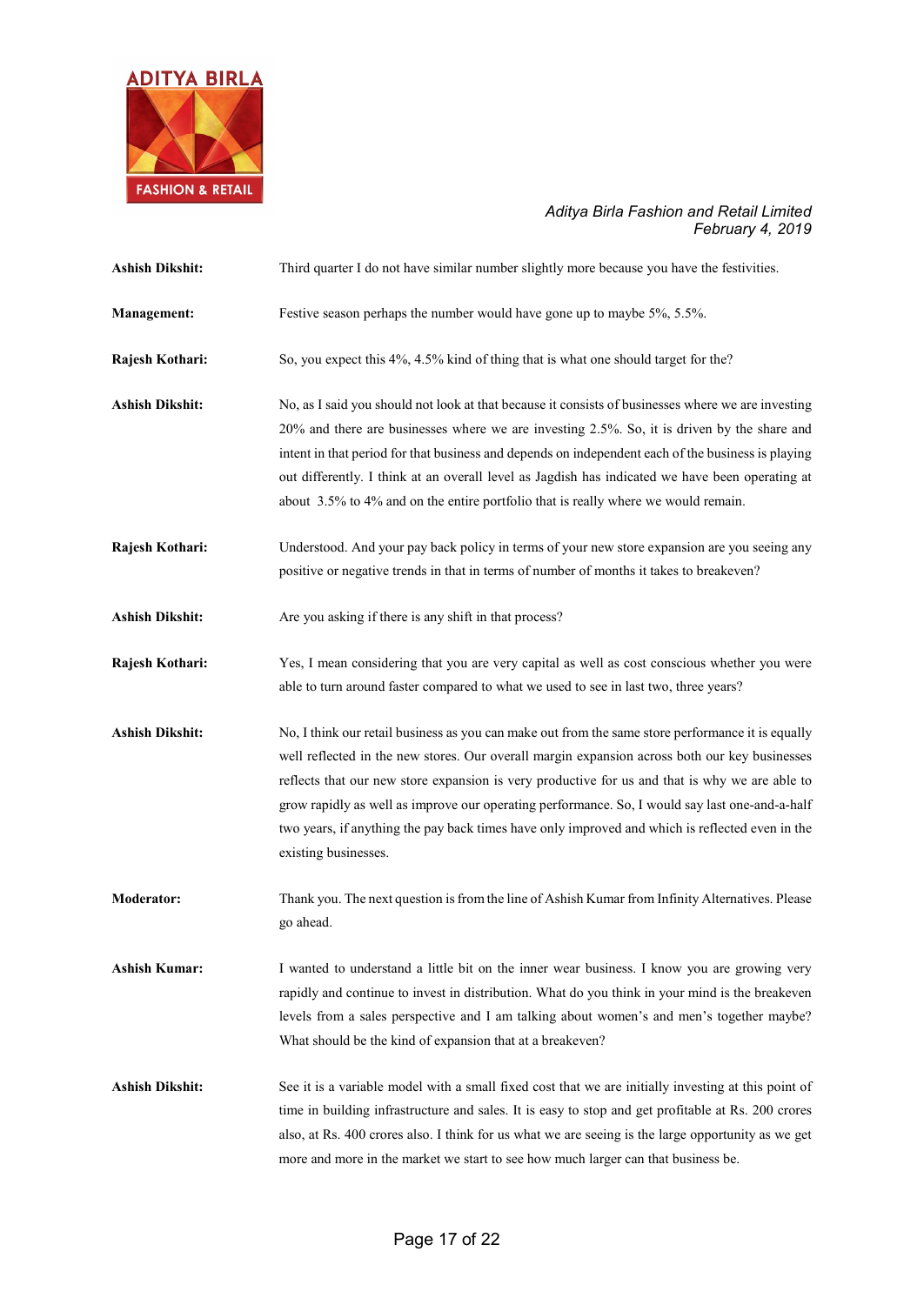

And therefore at this point of time we will do what it takes to build significant sale of some material manner and we are not looking at a number to cap at which point either to cap losses or to turnaround at a certain level. Having said that, I think our peak of our investments will perhaps be this year and next year, by which time both the men's inner wear as well as the women's wear would have got the initial support that they need. And after that it will start moving to more organic improvement trajectory.

Ashish Kumar: What is the kind of gross margins are you operating in the business currently?

**Ashish Dikshit:** We do not disclose at that level.

**Ashish Kumar:** Okay because I was trying to figure out as to how do we pan say let us say in the next couple of years in terms of losses from that business?

- **Ashish Dikshit:** I think it will be the only indication I can give you is that between this year and next year we would probably have created peak loss situation and you will start to see incremental improvement towards the end of next year or definitely in the year after.
- **Moderator:** Thank you. The next question is from the line of Srinath V. from Bellwether Capital. Please go ahead.
- **Srinath V:** I just would like some kind of understanding of how we are approaching the wedding wear market in the men's Lifestyle business?

**Management:** Okay. It is a very, very important business for us. In fact we address that in almost all our brands, in fact I do not know if you have seen our latest campaign which has the Chennai Super Kings players on Peter England wedding wear. So, in each of our brands it is going to be extremely critical for us to be able to keep growing this business.

> It is also a business where consumers have a lot of respect for quality or for dependability and so on. It is also a business where full service store like ours does extremely well, so customers come to our stores, spend an hour, two hours bring their fiancés, spend time with them. So, it is clearly a very, very strong business for us.

> We are continuously innovating in this, finding what works. We also have much more of ethnic inspired lines in our brands so there are many more ethnic influences which you will see in our designs. People are also now buying three, four looks for a wedding so right from the reception to the main function and so on. So, all-in-all it is an amazing product and design challenge to be able to keep growing this. It is a very, very exciting segment for us.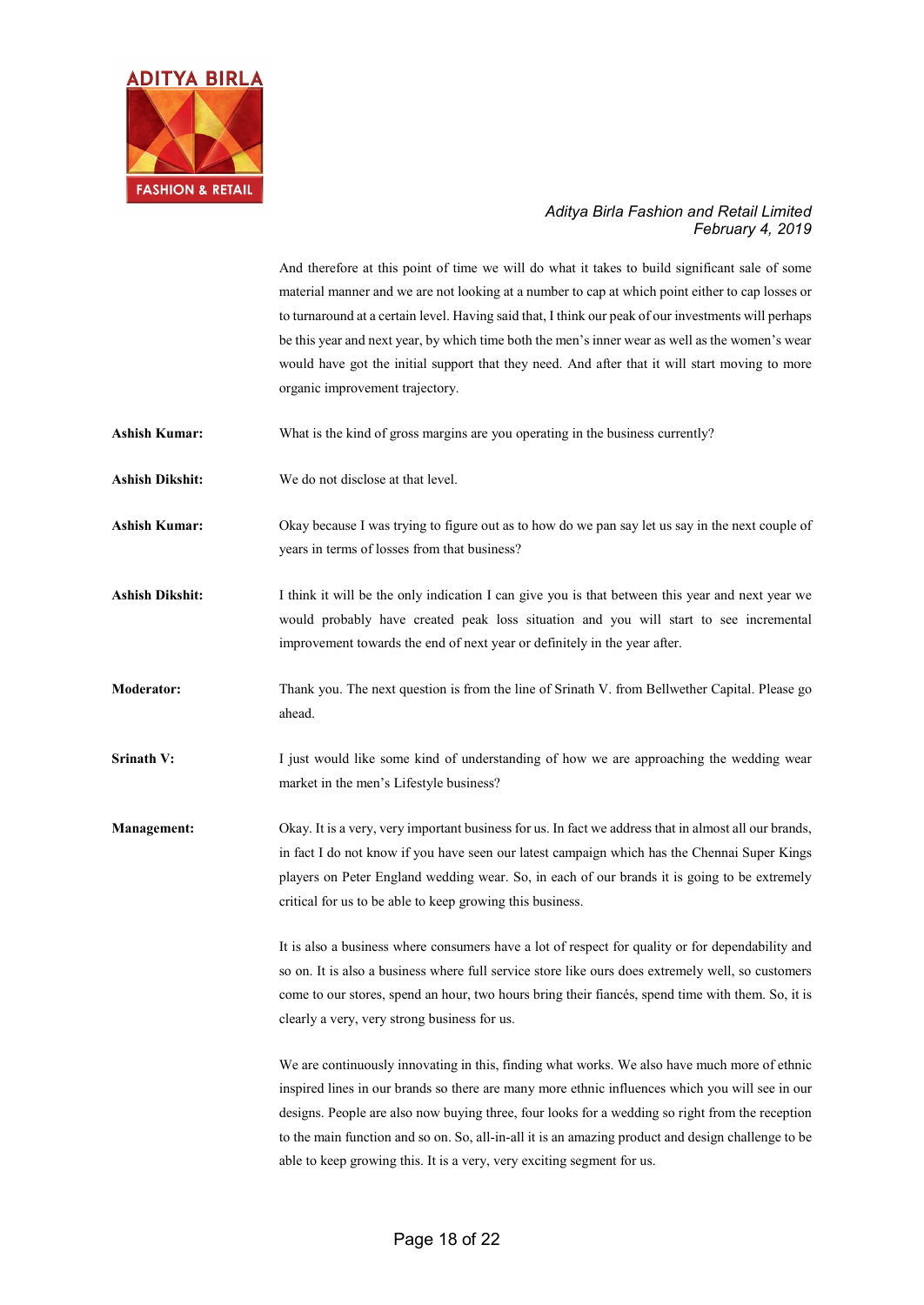

**Srinath V:** What could be the kind of opportunity landscape and currently what kind of top line would we be doing in that kind of a space in our Bangla market. Just wanted to get a flavor of that? **Management:** I will give you a simple example Srinath. Last month we sold about last to last month December we sold about a thousand suits from our Connaught Place Louis Philippe store. Out of that about 500 of those would have been wedding suits. **Srinath V:** Okay. Can you also give a kind of flavor on women's and kid's wear in the Lifestyle space and I have been noticing in the store that in the handbag section there seems to be a significant upscaling of your presence so if you could give a flavor on what you are doing in women's and kid's wear in the Lifestyle space? **Ashish Dikshit:** So, first things first. Both Q3 and YTD Q3 extremely good growth in both kids and womens. We have women's in two brands, Van Heusen and Allen Solly both have done very well. In fact all the stores are doing well, the growth is excellent we also do very well in department stores. We are also scaling up the EBO network for both these concepts. We have for Van Heusen roped in Jacqueline Fernandez for our handbag business and that again has a lot of opportunity. I think you very well observed the scaling up of the bags and footwear business in our women's wear portfolio. That is going to be a big growth opportunity for us. I think the brands are very strong, consumers understand these brands very well both in men's and women's segment and in Solly's case in kids as well so I think it is scaling up time now. **Srinath V:** And what would the percentage share of women's and kids be right now some kind of a number or a flavor would be great? **Ashish Dikshit:** It is still small Srinath so it is small but growing the fastest so this is the kind of stuff maybe by the time we speak to you about a year from now, there will be very, very meaningful numbers. **Srinath V:** Okay, just squeeze in a last one. On the Peter England side I noticed inner wear being listed. Is that already launched in, are we looking at inner wear beyond just the Van Heusen brand and that will be it from me? **Ashish Dikshit:** There are two different objectives. In Van Heusen we have taken inner wear into distribution in a very, very large scale. Here in Peter England it is largely to complete the assortment in our exclusive stores. So, while there is some of that which is in our e-commerce sides also, but it is primarily to complete the assortment in the EBOs. **Moderator:** Thank you. The next question is from the line of Ali Asgar Shakir from Motilal Oswal Securities. Please go ahead.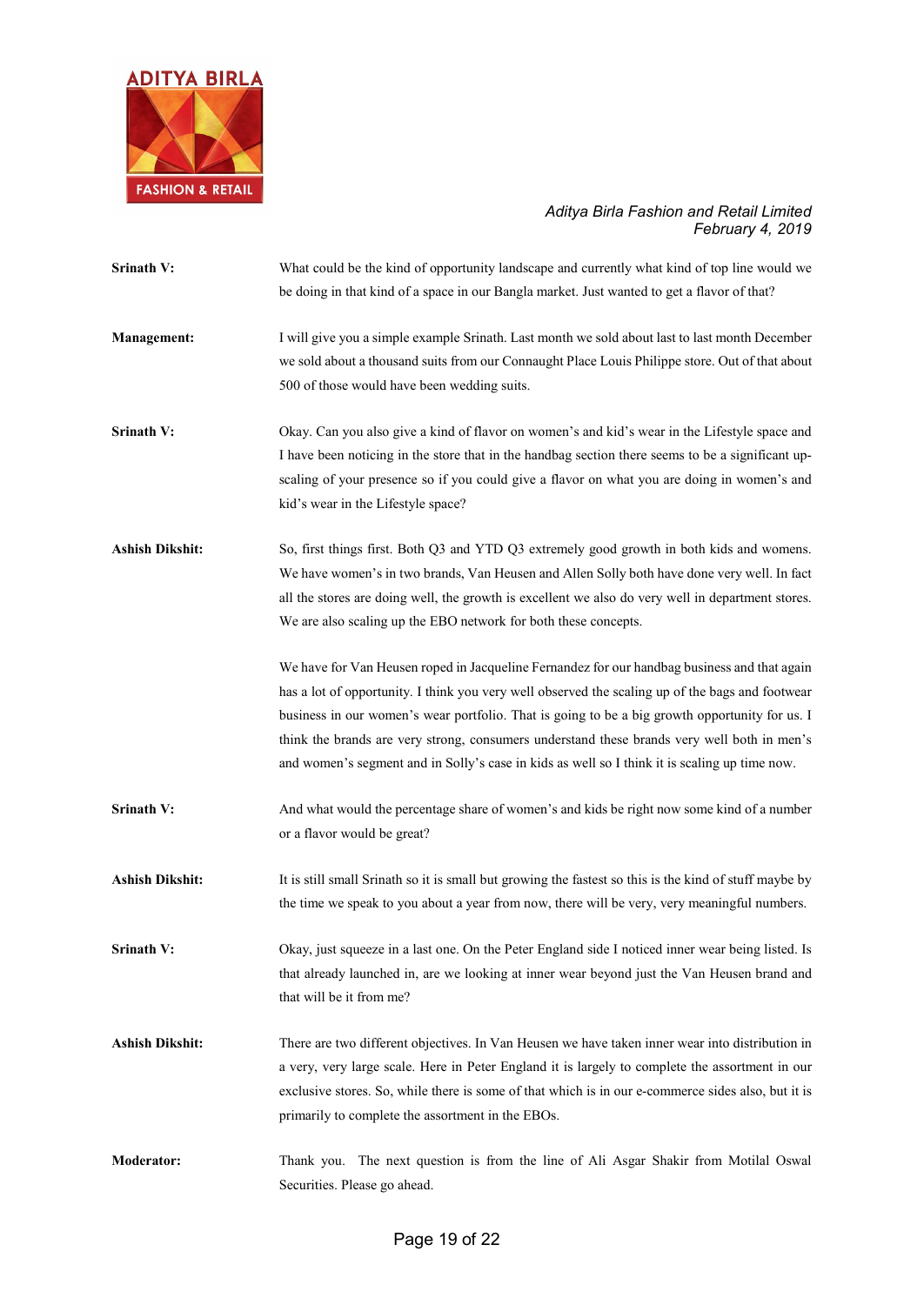

**Ali Asgar Shakir:** First question is on inner wear and thanks a lot for this detailed explanation you gave earlier. Just what I want to understand is given where your peers are in this space and how significantly penetrated they are, where do you see us in maybe three to five years you said that from a distribution point of view you would want to double.

> But also if you can give us some detail in terms of the revenue scale we can reach. And you know relating to that also you mentioned that probably your EBITDA losses may be between somewhere around next year, but given that the opportunity could be very big, will our investments not continue there?

Ashish Dikshit: No, it is a fair question and I think your observation is absolutely right. We agree with you and share with you our ambition and considering the size of the market. If you look at the overall size of the market the growth rate, the number of players I think we have a very, very long way to go. So, the response on your specific question on losses and in response to that, but our ambition is to continue.

> We see ourselves growing this like a new business for next four years and maybe even beyond that. In terms of distribution which I talked about, so our first step is really to look at multi brand distribution ambition which when we started, we first wanted to get to 10,000 which we have done in last 18 months. The next sort of pit stop will be at about 20,000 to 25,000. Having said that, just multi brand distribution is not the only strategy that we would have.

> With the brand as strong as Van Heusen and the product profile that it has we foresee a very large number of exclusive stores also even in the inner wear segment with the added benefit of men and women together the proposition will become even stronger. So, we see a very large distribution on the exclusive brand outlets also point of view. So, clearly as you rightly said our ambition will not stop where we are, we see a very large opportunity and perhaps five, seven years later also we will be looking at this market to be a rapid growth opportunity.

> My response in terms of investment, we will do what it takes to be a meaningfully large player in this segment. And inner wear as a product we already had in other brands also and as Vishak explained even in Peter England even today we have it. The idea is to take one brand and build a very high large-scale business and complement.

> The next year of strategy will be to perhaps consider other brands and see what other possible extensions both are the brands offering this expansion through that distribution and that distribution offering opportunity for other products within that brand. So, it is a strategic move, it is a long-term play that we are going for and you are right we will have to keep investing as we go along.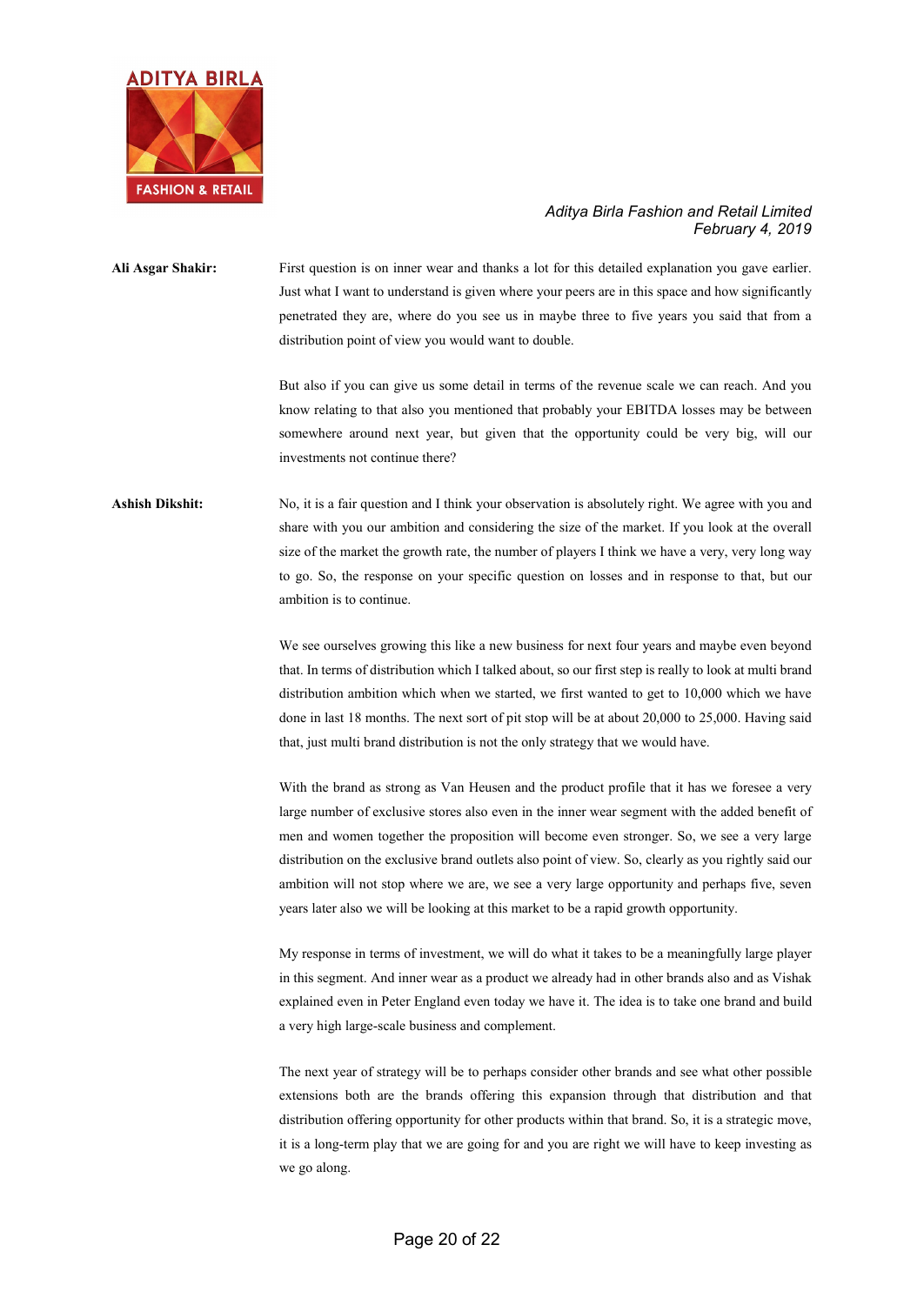

- **Ali Asgar Shakir**: Sir, is it fair to assume that while you may peak-out but it may stay at this level of loss probably for the next three to four years before we probably really see the margins similar to what our competition does?
- **Ashish Dikshit**: See there are two parts of it. One is the investment that we have to make in the organization. That investment is more or less made. We had to make very deep investments in when you get into a new category on sourcing, on slide chain, on product development, on design and even in the front end retail force where we have to set up a sales force which could service hundreds of distributors that this business requires.

The incremental cost that would be required to scale up that business now is a very small cost possibly in the front end and just an incremental cost at the back end. So, I would say to that extent lot of that cost which we are incurring on a Rs. 200 crores business will get leveraged over a much, much larger scale business and to that extent, improvement in profitability will start to happen from next year onwards.

The other investment was in creating visibility in the store, the first few stores which is multi brand outlets to make sure that our product is visible. I would say 60%, 70% of that investment is also behind us because the next set of investments will require in stores, but those investments typically pay back much faster because stores have much higher through put in the category. So, it is difficult for me to put a number to it, but I think as we go forward having made much of the deeper investments into the business, our profitability will start to see much sharper increase in a year, year and a half from now.

- **Ali Asgar Shaki**r: Okay. And from a stable state basis, like-to-like comparable margins may be possible probably when we reach double of our revenues from here or it will be at a very, very significantly higher scale of revenue that we could do those kinds of margin?
- **Ashish Dikshit**: See I do not know what margins are you talking about it but.
- Ali Asgar Shakir: Mid to high teens kind of a number at least?
- **Ashish Dikshit**: So, I would not want to put a guess, because these numbers are sometime further away but yes both in terms of size and profitability, we have ambitions to be a significant player on both dimensions in the market.
- **Ali Asgar Shakir**: And just on the CAPEX if you could share some numbers for probably next year what is given that the kind of growth that we are seeing, do we see that our CAPEX intensity may go up in